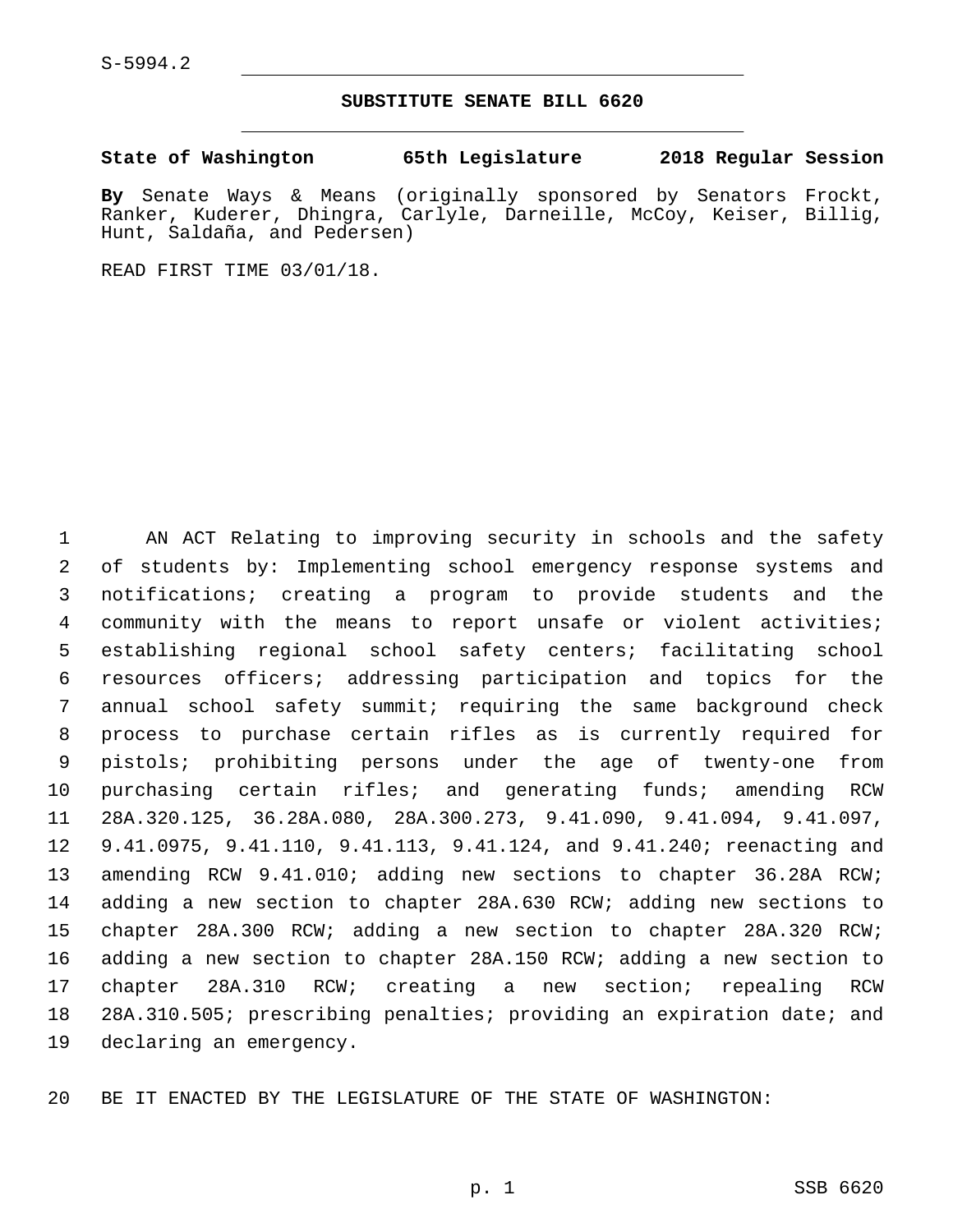NEW SECTION. **Sec. 1.** The legislature intends to increase the safety and well-being of our children and schools through the provisions of this act.

 According to one analysis, more than one hundred fifty thousand students attending at least one hundred seventy schools have experienced a shooting on campus since the Columbine massacre in 1999, including shootings at both Marysville Pilchuck High School and Freeman High School in Spokane in the past three years. In 2016, a nineteen year old legally purchased a semiautomatic rifle in Washington and used it to murder three former classmates from Kamiak High School. In early 2018, an eighteen year old in Everett, Washington purchased a semiautomatic rifle that, according to charging documents, he intended to use in a school shooting at a high school in the area. According to news reports, he noted in his journal that it was "too (expletive) easy" to get a gun. Mass shootings involving the use of semiautomatic rifles across the United States, from Columbine in Colorado, to Sandy Hook Elementary School in Newton, Connecticut to Marjory Stoneman Douglas High School in Parkland, Florida are tragedies that have resulted in dozens of lives lost, including scores of children, as well as lasting impacts like PTSD on those who were injured or witness to these horrific events.

 The legislature finds that frequently, mass shootings at schools involve individuals who show warning signs. Programs that allow anonymous reporting of potentially unsafe or violent activities will help prevent school shootings before they occur. Providing funds to schools to implement emergency response systems will, in the unfortunate event a mass shooting at a school begins, provide for a 28 more rapid and effective response.

 The legislature also finds that according to research, eighteen to twenty year olds commit a disproportionate number of firearm homicides in the United States and are more likely to use firearms in violent crime. Federal law prohibits the sale of pistols to individuals under twenty-one and at least a dozen states further restrict the ownership or possession of firearms by individuals under the age of twenty-one. Studies show that shootings where semiautomatic rifles are used result in one hundred thirty-five percent more people shot and fifty-seven percent more people killed, compared with other mass shootings. Ensuring that purchasers of semiautomatic rifles are subject to the same purchase and background check requirements as handguns will help reduce the ability of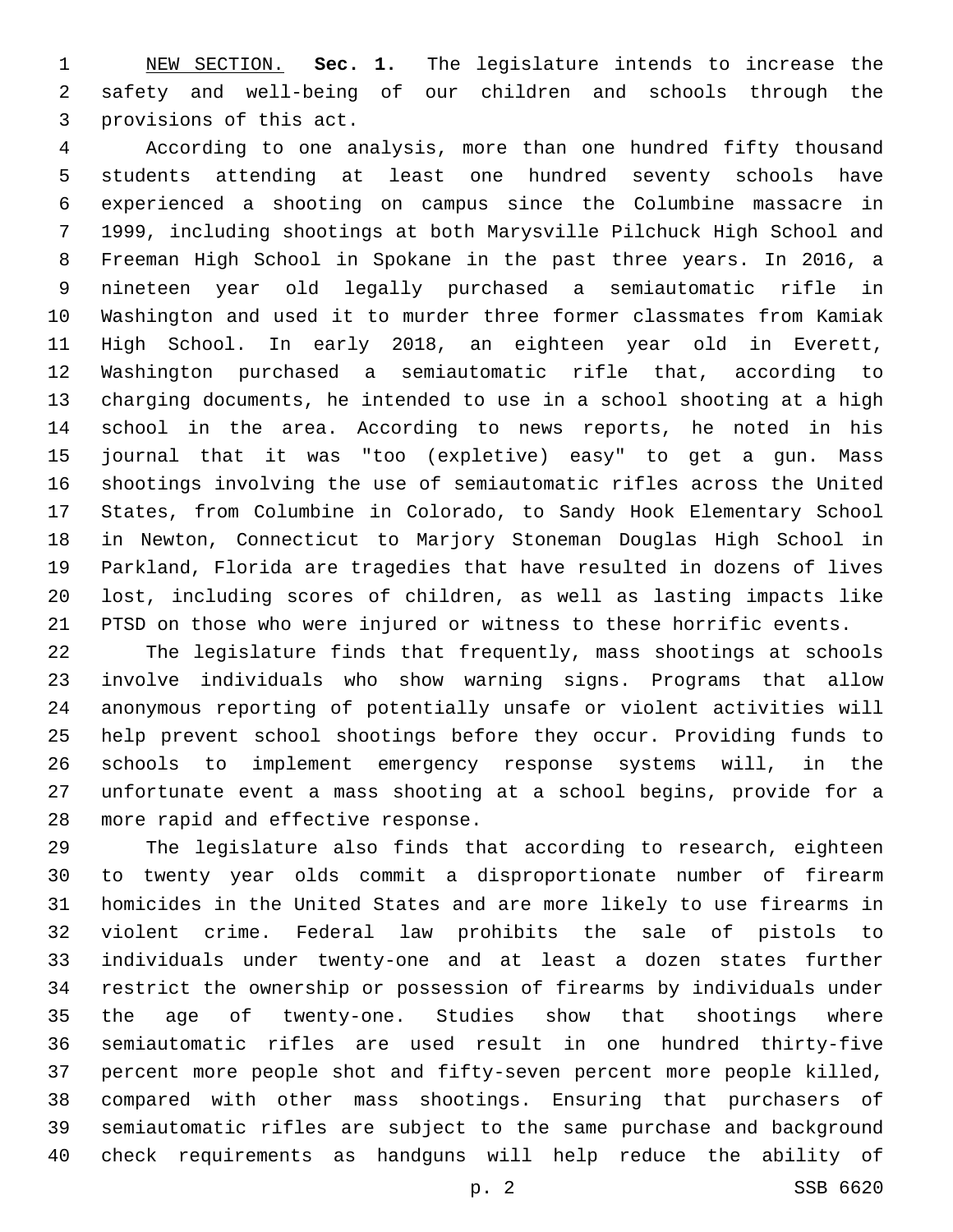potential mass shooters to inflict significant injury and death among 2 innocent victims.

# **Part I - School Emergency Response Systems and Notification**

 NEW SECTION. **Sec. 2.** A new section is added to chapter 36.28A 5 RCW to read as follows:

 (1) Subject to the availability of amounts appropriated for this specific purpose, the Washington association of sheriffs and police chiefs must develop and implement emergency response systems using evolving technology to expedite the response and arrival of law enforcement in the event of a threat or emergency at a school. Such a system must be consistent with the requirements of RCW 28A.335.010. To the extent practicable, the system should be incorporated into, or interoperable with, the statewide first responder building mapping information system established in RCW 36.28A.060 and the students protecting students program established in section 6 of this act.

 (2) Information and records prepared, owned, used, or retained by the Washington association of sheriffs and police chiefs pursuant to this section are exempt from public disclosure under chapter 42.56 19 RCW.

 **Sec. 3.** RCW 28A.320.125 and 2017 c 165 s 1 are each amended to 21 read as follows:

 (1) The legislature considers it to be a matter of public safety for public schools and staff to have current safe school plans and procedures in place, fully consistent with federal law. The legislature further finds and intends, by requiring safe school plans to be in place, that school districts will become eligible for federal assistance. The legislature further finds that schools are in a position to serve the community in the event of an emergency resulting from natural disasters or man-made disasters.

 (2) Schools and school districts shall consider the guidance provided by the superintendent of public instruction, including the comprehensive school safety checklist and the model comprehensive safe school plans that include prevention, intervention, all hazard/ crisis response, and postcrisis recovery, when developing their own individual comprehensive safe school plans. Each school district shall adopt, no later than September 1, 2008, and implement a safe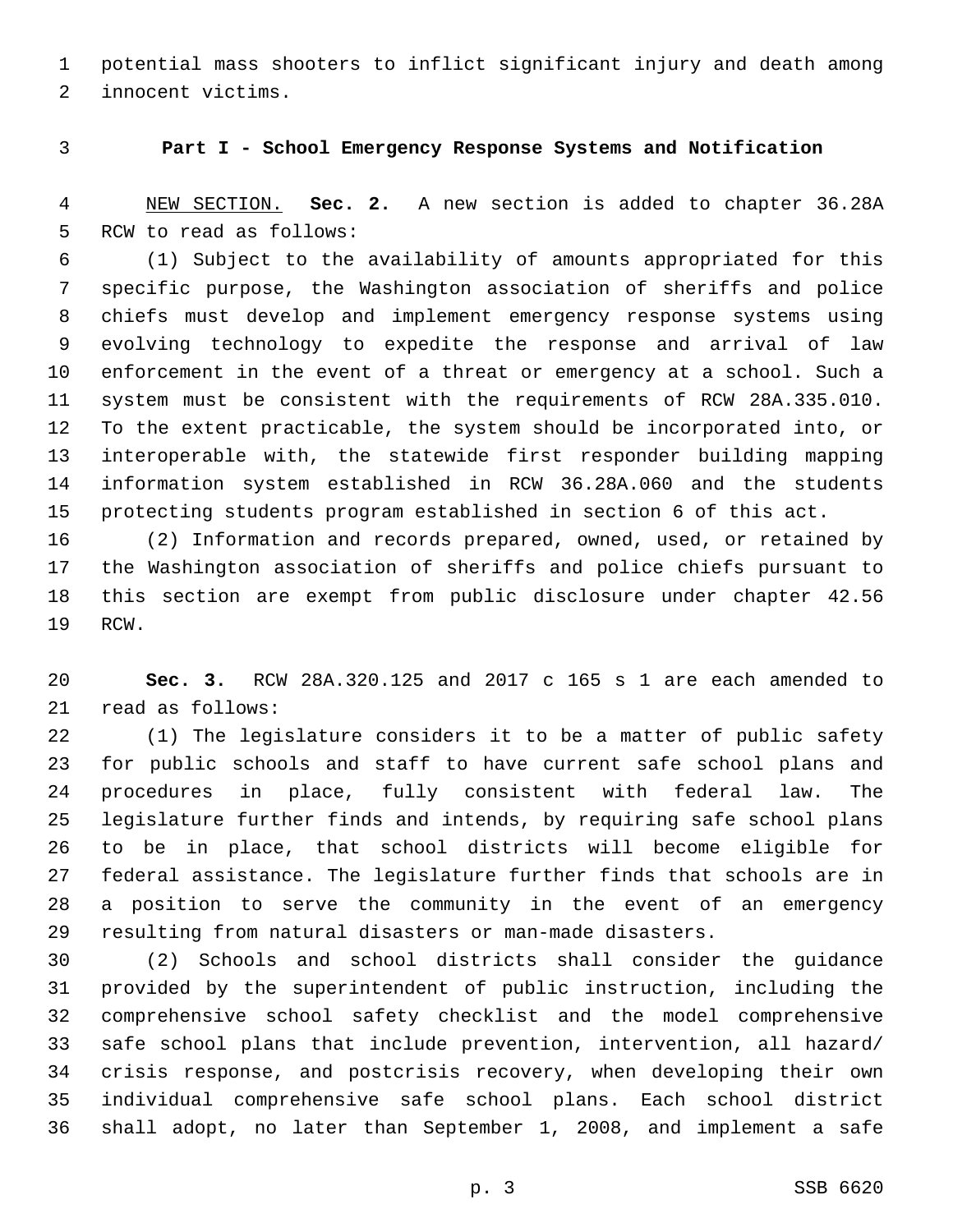school plan consistent with the school mapping information system pursuant to RCW 36.28A.060. The plan shall:2

(a) Include required school safety policies and procedures;

 (b) Address emergency mitigation, preparedness, response, and 5 recovery;

 (c) Include provisions for assisting and communicating with students and staff, including those with special needs or 8 disabilities;

 (d) Use the training guidance provided by the Washington emergency management division of the state military department in collaboration with the Washington state office of the superintendent of public instruction school safety center and the school safety 13 center advisory committee;

 (e) Require the building principal to be certified on the 15 incident command system;

 (f) Take into account the manner in which the school facilities may be used as a community asset in the event of a community-wide 18 emergency; and

 (g) Set guidelines for requesting city or county law enforcement agencies, local fire departments, emergency service providers, and county emergency management agencies to meet with school districts 22 and participate in safety-related drills.

 (3) To the extent funds are available, school districts shall 24 annually:

 (a) Review and update safe school plans in collaboration with 26 local emergency response agencies;

(b) Conduct an inventory of all hazardous materials;

 (c) Update information on the school mapping information system to reflect current staffing and updated plans, including:

 (i) Identifying all staff members who are trained on the national incident management system, trained on the incident command system, or are certified on the incident command system; and

 (ii) Identifying school transportation procedures for evacuation, to include bus staging areas, evacuation routes, communication systems, parent-student reunification sites, and secondary transportation agreements consistent with the school mapping 37 information system; and

 (d) Provide information to all staff on the use of emergency 39 supplies and notification and alert procedures.

p. 4 SSB 6620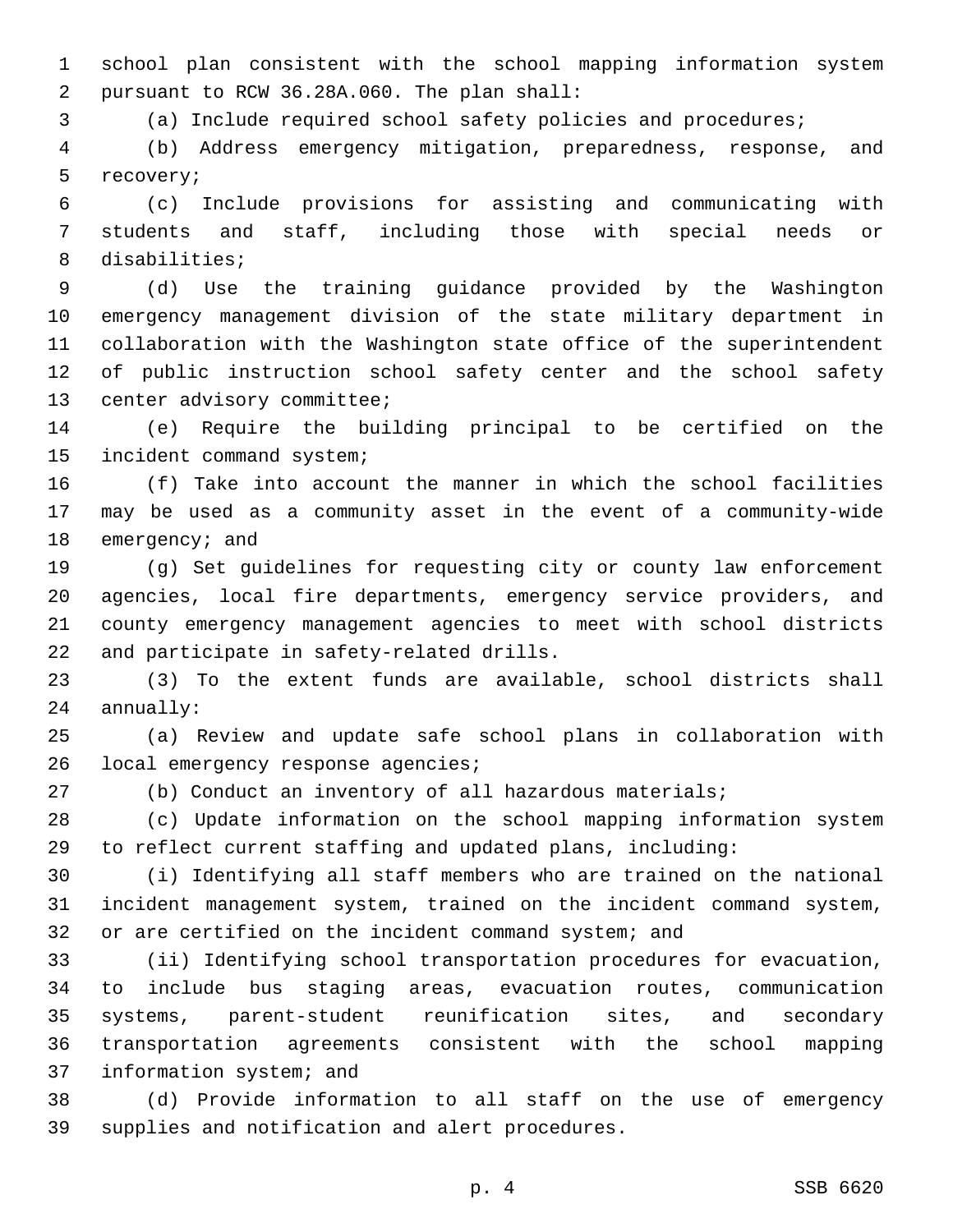(4) To the extent funds are available, school districts shall annually record and report on the information and activities required in subsection (3) of this section to the Washington association of 4 sheriffs and police chiefs.

 (5) School districts are encouraged to work with local emergency management agencies and other emergency responders to conduct one tabletop exercise, one functional exercise, and two full-scale 8 exercises within a four-year period.

 (6)(a) Due to geographic location, schools have unique safety challenges. It is the responsibility of school principals and administrators to assess the threats and hazards most likely to impact their school, and to practice three basic functional drills, shelter-in-place, lockdown, and evacuation, as these drills relate to those threats and hazards. Some threats or hazards may require the 15 use of more than one basic functional drill.

 (b) Schools shall conduct at least one safety-related drill per month, including summer months when school is in session with students. These drills must teach students three basic functional 19 drill responses:

 (i) "Shelter-in-place," used to limit the exposure of students and staff to hazardous materials, such as chemical, biological, or radiological contaminants, released into the environment by isolating 23 the inside environment from the outside;

 (ii) "Lockdown," used to isolate students and staff from threats of violence, such as suspicious trespassers or armed intruders, that may occur in a school or in the vicinity of a school; and

 (iii) "Evacuation," used to move students and staff away from threats, such as fires, oil train spills, or tsunamis.

 (c) The drills described in (b) of this subsection must 30 incorporate the following requirements:

 (i) Use of the school mapping information system in at least one 32 of the safety-related drills; and

 (ii) A pedestrian evacuation drill for schools in mapped tsunami 34 hazard zones.

 (d) The drills described in (b) of this subsection may incorporate an earthquake drill using the state-approved earthquake 37 safety technique "drop, cover, and hold."

 (e) Schools shall document the date, time, and type (shelter-in- place, lockdown, or evacuate) of each drill required under this subsection (6), and maintain the documentation in the school office.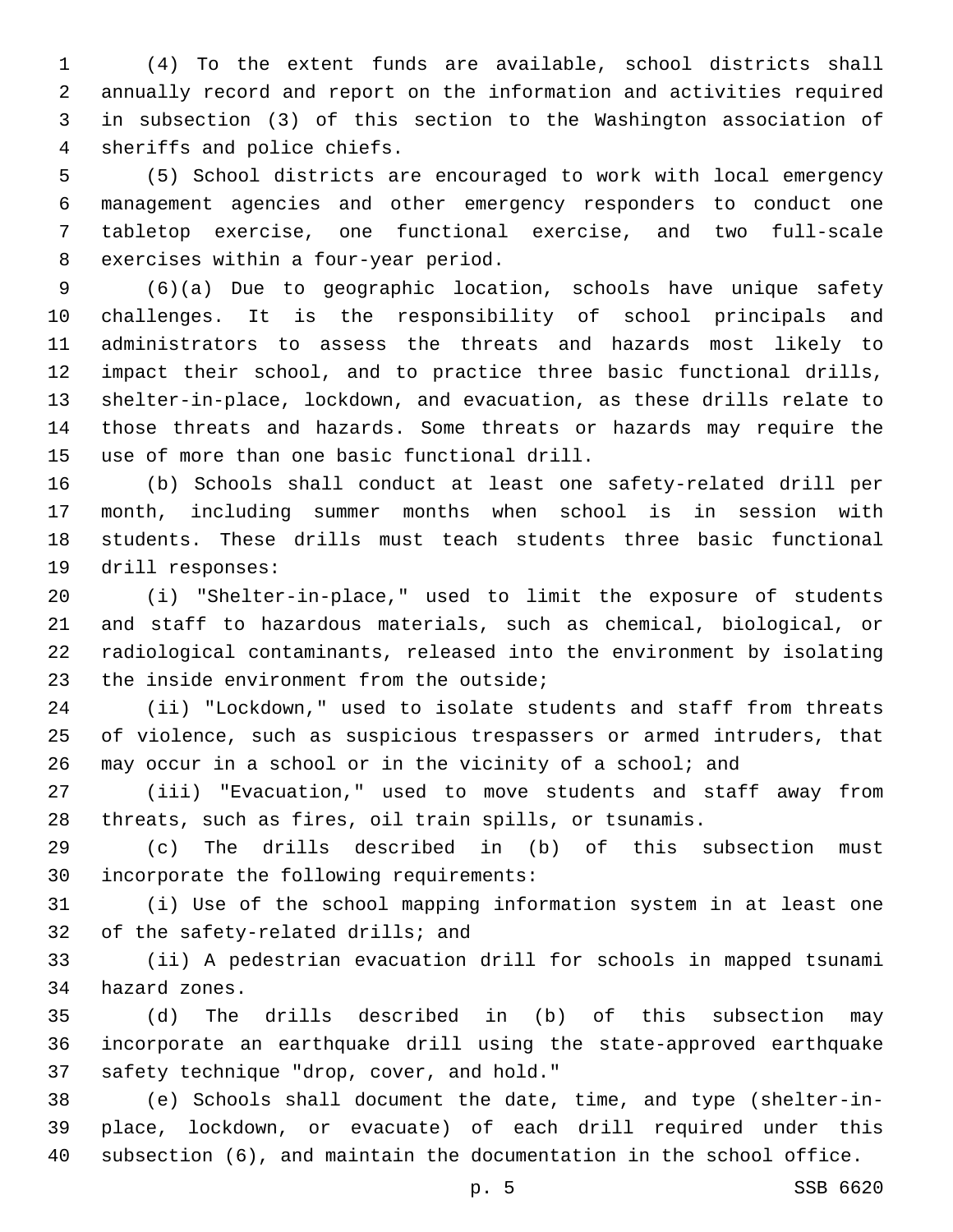(f) This subsection (6) is intended to satisfy all federal requirements for comprehensive school emergency drills and 3 evacuations.

 (7) Educational service districts are encouraged to apply for federal emergency response and crisis management grants with the assistance of the superintendent of public instruction and the Washington emergency management division of the state military 8 department.

 (8) The superintendent of public instruction may adopt rules to implement provisions of this section. These rules may include, but are not limited to, provisions for evacuations, lockdowns, or other 12 components of a comprehensive safe school plan.

 (9)(a) Whenever a first responder agency notifies a school of a situation which may necessitate an evacuation or lockdown, the agency must also determine if other schools in the vicinity are similarly threatened and must notify every other school in the vicinity for which an evacuation or lockdown appears reasonably necessary. For purposes of this subsection, "school" includes a private school under chapter 28A.195 RCW.

20 (b) A first responder agency and its officers, agents, and 21 employees are not liable for any act, or failure to act, under this subsection unless a first responder agency and its officers, agents, and employees acted with willful disregard.

 **Sec. 4.** RCW 36.28A.080 and 2003 c 102 s 4 are each amended to read as follows:25

 Units of local government and their employees, as provided in RCW 36.28A.010, are immune from civil liability for damages arising out of the creation and use of the statewide first responder building mapping information system as provided in RCW 36.28A.060 or the emergency response system as provided in section 2 of this act, unless it is shown that an employee acted with gross negligence or 32 bad faith.

## **Part II – Students Protecting Students**

 NEW SECTION. **Sec. 5.** A new section is added to chapter 28A.630 35 RCW to read as follows: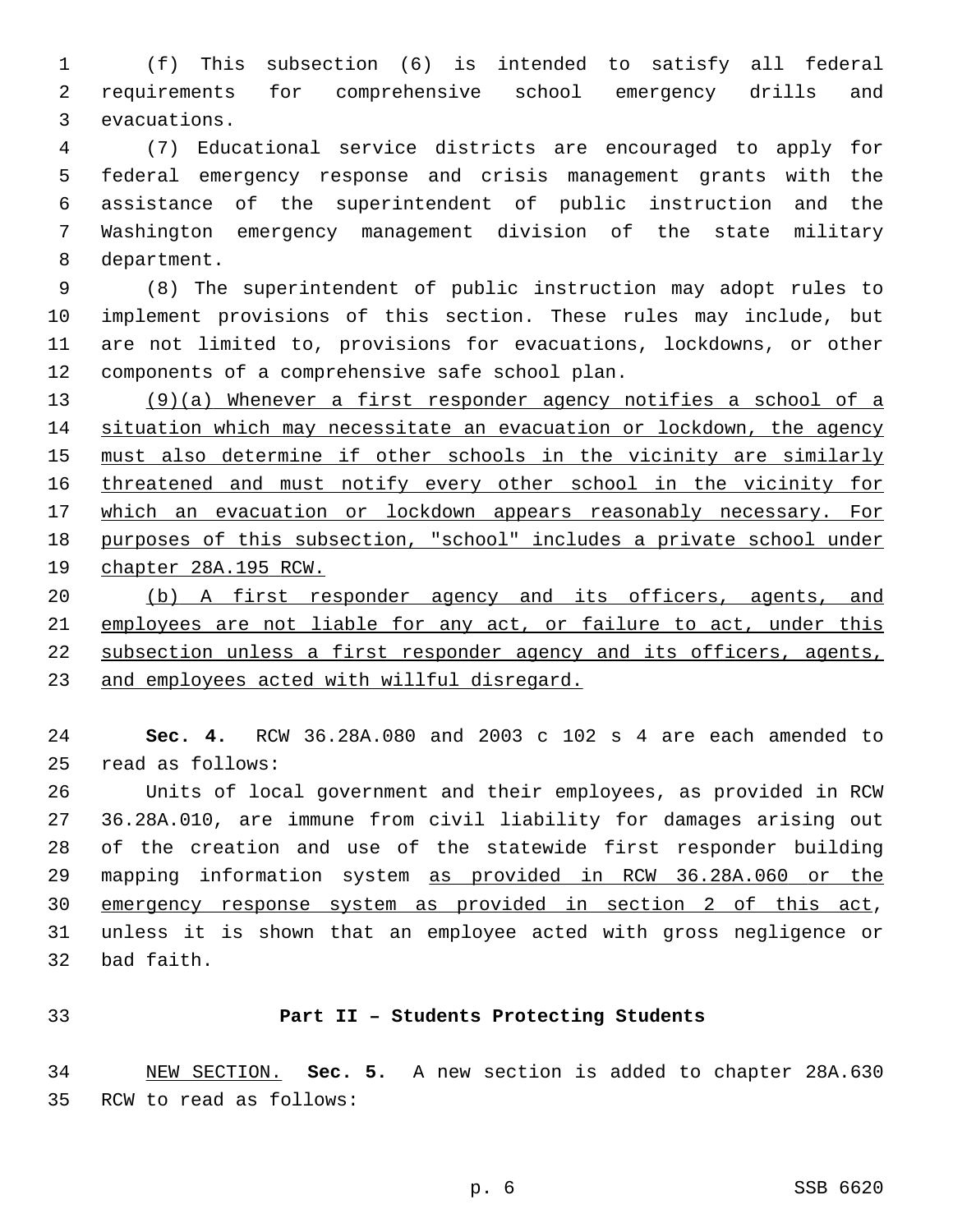(1) By May 1, 2018, school districts must report the following information to the office of the superintendent of public instruction:3

 (a) Any incident alert and reporting system in use by the 5 district; and

 (b) If the district is not using an incident alert and reporting system as of the effective date of this section, the barriers that the district faces in implementing an incident alert and reporting system. Barriers may include lack of support, training, availability, 10 awareness, or financial resources.

 (2) The office of the superintendent of public instruction must compile the district information required under this section and report it to the appropriate committees of the legislature by June 1, 14 2018, and in compliance with RCW 43.01.036.

15 (3) This section expires August 1, 2021.

 NEW SECTION. **Sec. 6.** A new section is added to chapter 28A.300 17 RCW to read as follows:

 (1) Subject to the availability of amounts appropriated for this specific purpose, the office of the superintendent of public instruction must contract with a vendor to make available to public schools an incident alert and reporting system, by the 2019-20 school year. The incident alert and reporting system, named the students protecting students program, must have, at a minimum, the following 24 features:

25 (a) Availability as a mobile application;

 (b) Fast, secure, and anonymous reporting by students to school administrators of activities or the threat of activities that are inappropriate, unsafe, harmful, dangerous, unethical, or illegal;

(c) Two-way messaging;29

 (d) The ability to include text, image, and video in reports and 31 messages;

 (e) The ability to designate school administrators to receive and 33 respond to reports; and

 (f) Protection of the privacy of student data, consistent with 35 federal and state laws.

 (2) Subject to the availability of amounts appropriated for this specific purpose, the office of the superintendent of public instruction must contract for updates to the students protecting 39 students program as new technology is available.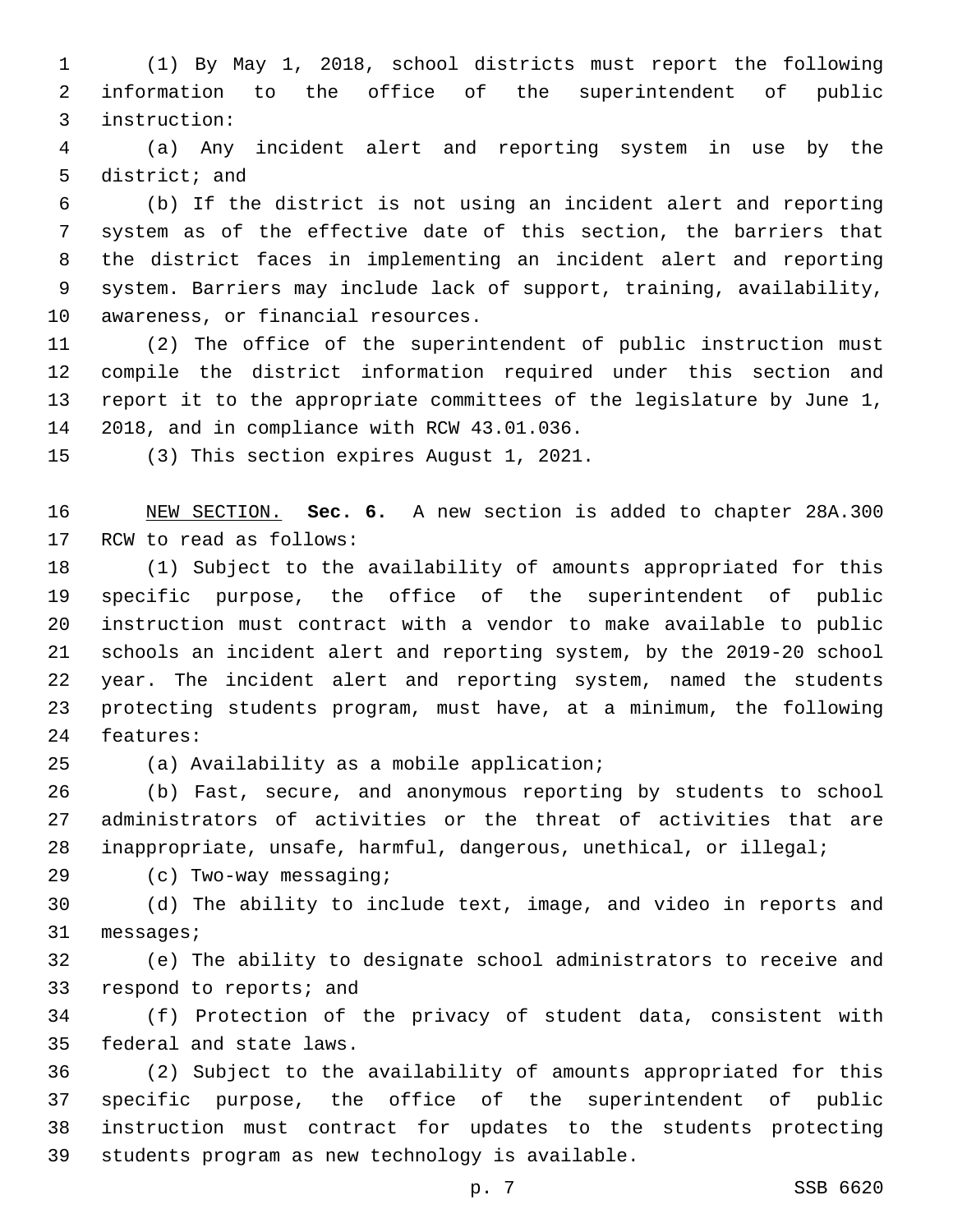NEW SECTION. **Sec. 7.** A new section is added to chapter 28A.320 2 RCW to read as follows:

 (1) Subject to the availability of amounts appropriated for this specific purpose, beginning in the 2019-20 school year, and except as provided in subsection (2) of this section, school districts must implement the students protecting students program, created under section 6 of this act, in middle or junior high schools, and high 8 schools.

 (2) A school district that will be unable to implement the students protecting students program that is created in section 6 of this act, during the 2019-20 school year must submit a students protecting students implementation plan to the office of the superintendent of public instruction by the start of the 2019-20 14 school year.

 NEW SECTION. **Sec. 8.** A new section is added to chapter 28A.150 16 RCW to read as follows:

 An appointed or elected public official, public employee, or public agency as defined in RCW 4.24.470, or units of local government and its employees, as provided in RCW 36.28A.010, are immune from civil liability for damages resulting from the creation and use of the incident alert and reporting system provided in sections 5 and 6 of this act, unless it is shown that the official, employee, or agency acted with gross negligence or in bad faith.

# **Part III - Regional School Safety**

 NEW SECTION. **Sec. 9.** A new section is added to chapter 28A.310 26 RCW to read as follows:

 (1) Subject to the availability of amounts appropriated for this specific purpose, two educational service districts, selected by the office of the superintendent of public instruction in coordination with the nine educational service districts, must establish regional school safety centers as part of a statewide network, and as required under this section. One of the regional school safety centers must be located east of the crest of the Cascade mountains, and one of the regional school safety centers must be located west of the crest of 35 the Cascade mountains.

 (2) The purpose of this statewide network is to provide regional coordination of school safety efforts related to behavioral health

p. 8 SSB 6620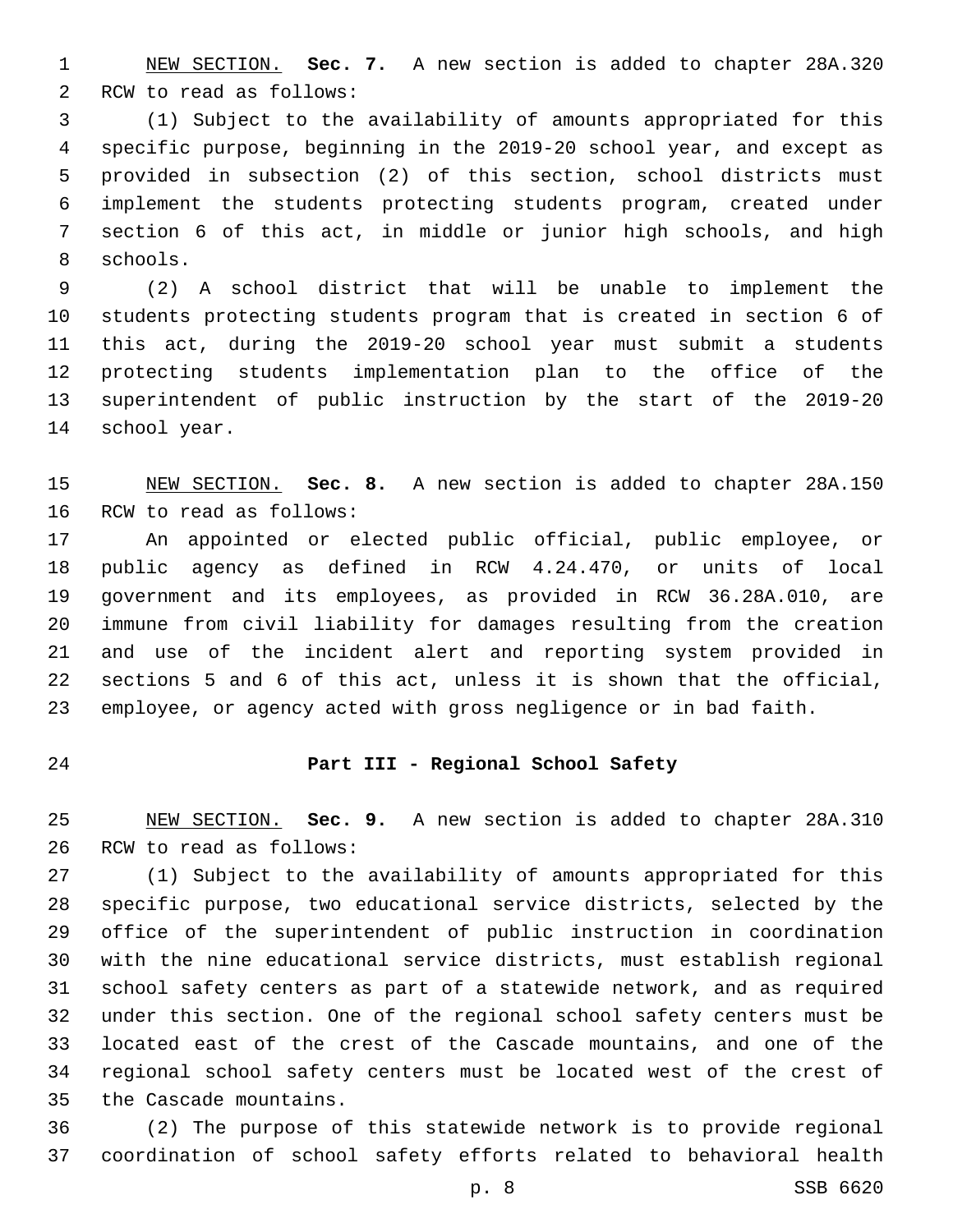threat assessment and suicide prevention across the state and to provide school safety resources related to behavioral health threat assessment and suicide prevention to the school districts in the 4 region.

 (3) The regional school safety centers must consult with the state school safety center within the office of the superintendent of public instruction in order to unify discussions around safety across 8 the state.

 (4) For the purpose of implementing regional school safety centers, the two selected educational service districts must employ a 11 behavioral health threat assessment coordinator.

 (5) Private schools under chapter 28A.195 RCW may contract with regional school safety centers for school safety resources and 14 services.

 (6) The regional school safety centers must provide technical assistance to school districts seeking funding for first aid, health, and safety and security resources including defibrillators and saws 18 with automatic braking systems.

 NEW SECTION. **Sec. 10.** RCW 28A.310.505 (Regional school safety and security programs) and 2016 c 240 s 6 are each repealed.

 NEW SECTION. **Sec. 11.** A new section is added to chapter 28A.300 22 RCW to read as follows:

 (1) Subject to the availability of amounts appropriated for this specific purpose, the office of the superintendent of public instruction in coordination with educational service districts will review safe schools plans for all school districts and educational service districts, and assess and document school district and 28 regional school safety assets and needs.

 (2) Subject to the availability of amounts appropriated for this specific purpose, the office of the superintendent of public instruction must provide grants to educational service districts and school districts to develop or expand regional safety programs to 33 address student safety.

 (3) At a minimum, grant recipients must address development and documentation of comprehensive safe schools plans for districts and schools within their region which build on multitiered systems of support; incorporate best practices in threat assessment; include a process for notifying schools, including private schools, of safety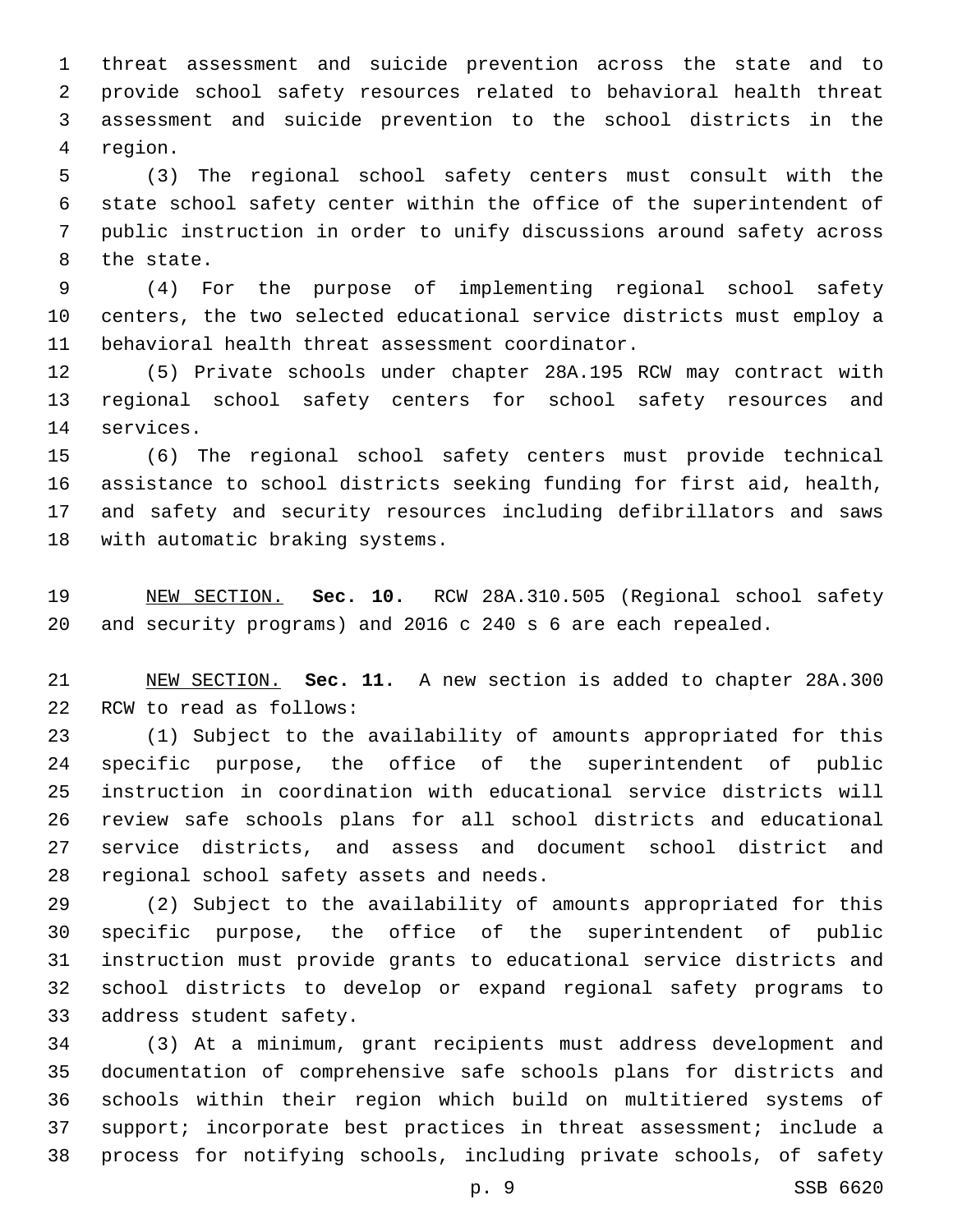emergencies; and make recommendations for appropriate safety 2 technologies consistent with regional needs.

 (4) By November 1, 2019, and in compliance with RCW 43.01.036, the office of the superintendent of public instruction shall report to the education and fiscal committees of the legislature on the results of the statewide review of safe schools plans and on the activities, progress, and recommendations of the grant recipients.

# **Part IV - Facilitating School Resource Officers**

 NEW SECTION. **Sec. 12.** A new section is added to chapter 36.28A 10 RCW to read as follows:

 (1) Subject to the availability of amounts appropriated for this specific purpose, the Washington association of sheriffs and police chiefs must establish and implement a grant program to fund school resource officers. Grants must be awarded to proposals submitted jointly between local law enforcement agencies and public school entities. Grant applications must be reviewed using peer review panels. The Washington association of sheriffs and police chiefs may prioritize grant applications that include local matching funds.

 (2) The Washington association of sheriffs and police chiefs must submit an annual report to the governor and appropriate committees of the legislature on the program. The report must include information on grant recipients, use of grant funds, and feedback from grant recipients by December 1st of each year the program is funded.

 (3) Nothing in this section prohibits the Washington association of sheriffs and police chiefs from soliciting or accepting private funds to support the purposes of the program created in this section.

### **Part V – Annual School Safety Summit**

 **Sec. 13.** RCW 28A.300.273 and 2016 c 240 s 3 are each amended to read as follows:29

 (1) Subject to the availability of amounts appropriated for this specific purpose, the office of the superintendent of public instruction and the school safety advisory committee shall hold annual school safety summits. Each annual summit must focus on establishing and monitoring the progress of a statewide plan for funding cost-effective methods for school safety that meet local needs and takes into account the discrete challenges of nonrural and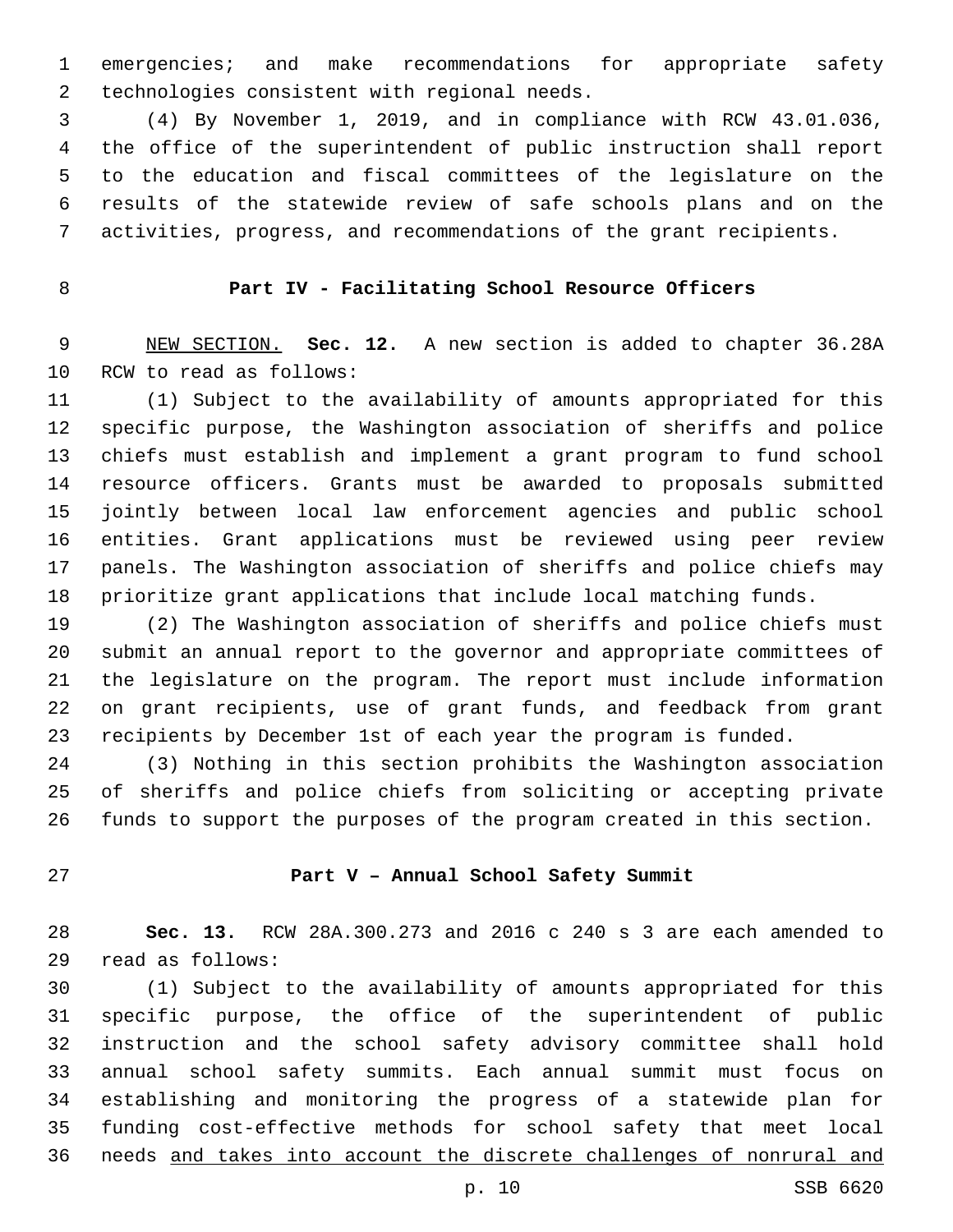1 rural schools. Other areas of focus may include planning and implementation of school safety planning efforts, training of school safety professionals, and integrating mental health and security measures. Summit participants must review Sandy Hook promise programs and make recommendations for the prevention of mass shootings in schools.

 (2) Summit participants must be appointed no later than August 1, 8 2016.

 (a) The majority and minority leaders of the senate shall appoint two members from each of the relevant caucuses of the senate.

 (b) The speaker of the house of representatives shall appoint two members from each of the two largest caucuses of the house of 13 representatives.

(c) The governor shall appoint one representative.

 (3) Other summit participants may include representatives from 16 the office of the superintendent of public instruction, the criminal 17 justice training commission, the department of health, educational service districts, educational associations, private schools, emergency management, law enforcement, fire departments, parent 20 organizations, and student organizations.

 (4) Staff support for the annual summit shall be provided by the office of the superintendent of public instruction and the school 23 safety advisory committee.

 (5) Legislative members of the summit are reimbursed for travel expenses in accordance with RCW 44.04.120. Nonlegislative members are not entitled to be reimbursed for travel expenses if they are elected officials or are participating on behalf of an employer, governmental entity, or other organization. Any reimbursement for other nonlegislative members is subject to chapter 43.03 RCW.

### **Part VI – Semiautomatic Rifles**

 **Sec. 14.** RCW 9.41.010 and 2017 c 264 s 1 are each reenacted and 32 amended to read as follows:

 Unless the context clearly requires otherwise, the definitions in 34 this section apply throughout this chapter.

 (1) "Antique firearm" means a firearm or replica of a firearm not designed or redesigned for using rim fire or conventional center fire ignition with fixed ammunition and manufactured in or before 1898, including any matchlock, flintlock, percussion cap, or similar type

p. 11 SSB 6620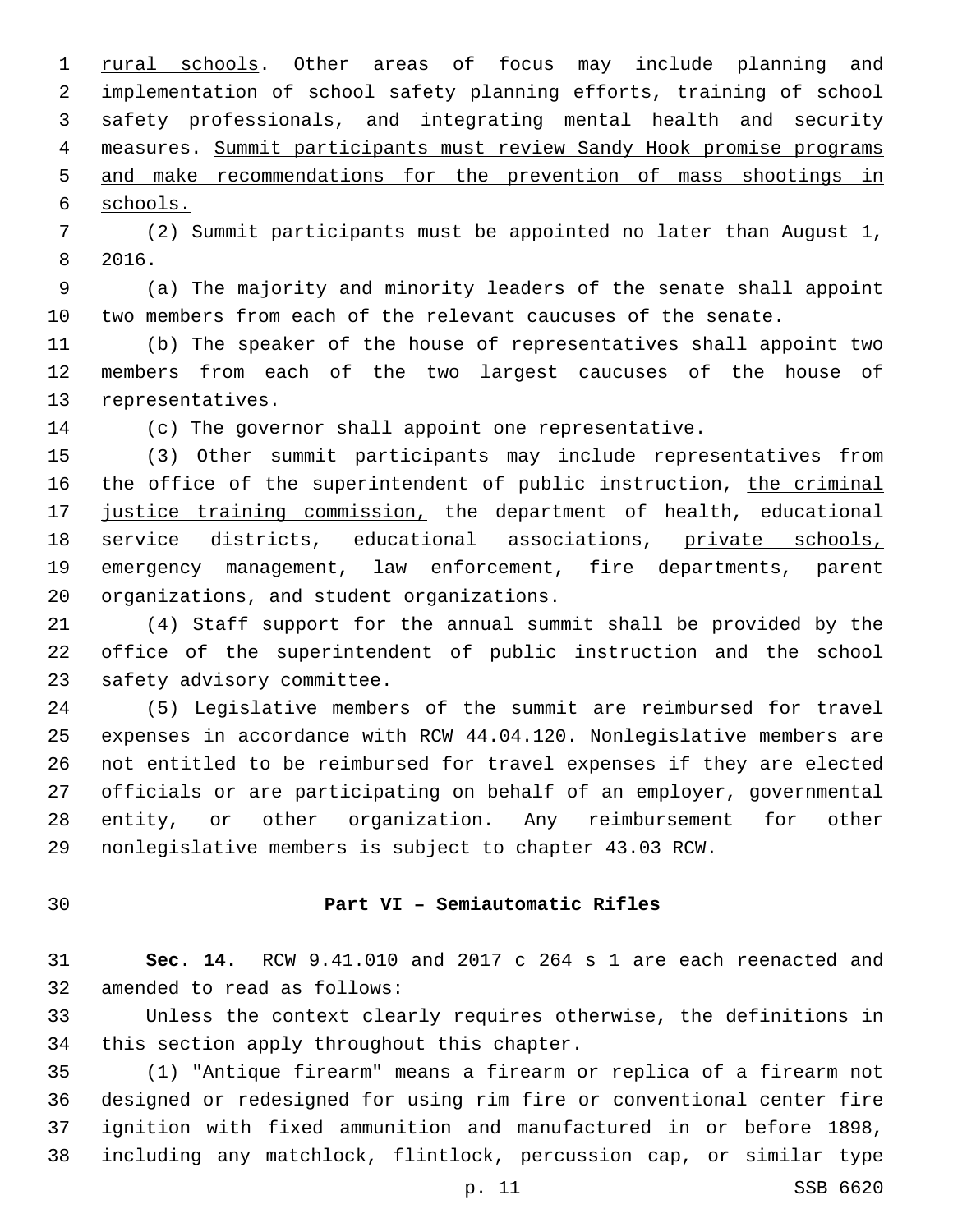of ignition system and also any firearm using fixed ammunition manufactured in or before 1898, for which ammunition is no longer manufactured in the United States and is not readily available in the ordinary channels of commercial trade.4

 (2) "Barrel length" means the distance from the bolt face of a closed action down the length of the axis of the bore to the crown of the muzzle, or in the case of a barrel with attachments to the end of any legal device permanently attached to the end of the muzzle.

(3) "Crime of violence" means:9

 (a) Any of the following felonies, as now existing or hereafter amended: Any felony defined under any law as a class A felony or an attempt to commit a class A felony, criminal solicitation of or criminal conspiracy to commit a class A felony, manslaughter in the first degree, manslaughter in the second degree, indecent liberties if committed by forcible compulsion, kidnapping in the second degree, arson in the second degree, assault in the second degree, assault of a child in the second degree, extortion in the first degree, burglary in the second degree, residential burglary, and robbery in the second 19 degree;

 (b) Any conviction for a felony offense in effect at any time prior to June 6, 1996, which is comparable to a felony classified as a crime of violence in (a) of this subsection; and

 (c) Any federal or out-of-state conviction for an offense comparable to a felony classified as a crime of violence under (a) or 25 (b) of this subsection.

 (4) "Curio or relic" has the same meaning as provided in 27 27 C.F.R. Sec. 478.11.

 (5) "Dealer" means a person engaged in the business of selling firearms at wholesale or retail who has, or is required to have, a federal firearms license under 18 U.S.C. Sec. 923(a). A person who does not have, and is not required to have, a federal firearms license under 18 U.S.C. Sec. 923(a), is not a dealer if that person makes only occasional sales, exchanges, or purchases of firearms for the enhancement of a personal collection or for a hobby, or sells all or part of his or her personal collection of firearms.

 (6) "Family or household member" means "family" or "household 37 member" as used in RCW 10.99.020.

 (7) "Felony" means any felony offense under the laws of this state or any federal or out-of-state offense comparable to a felony 40 offense under the laws of this state.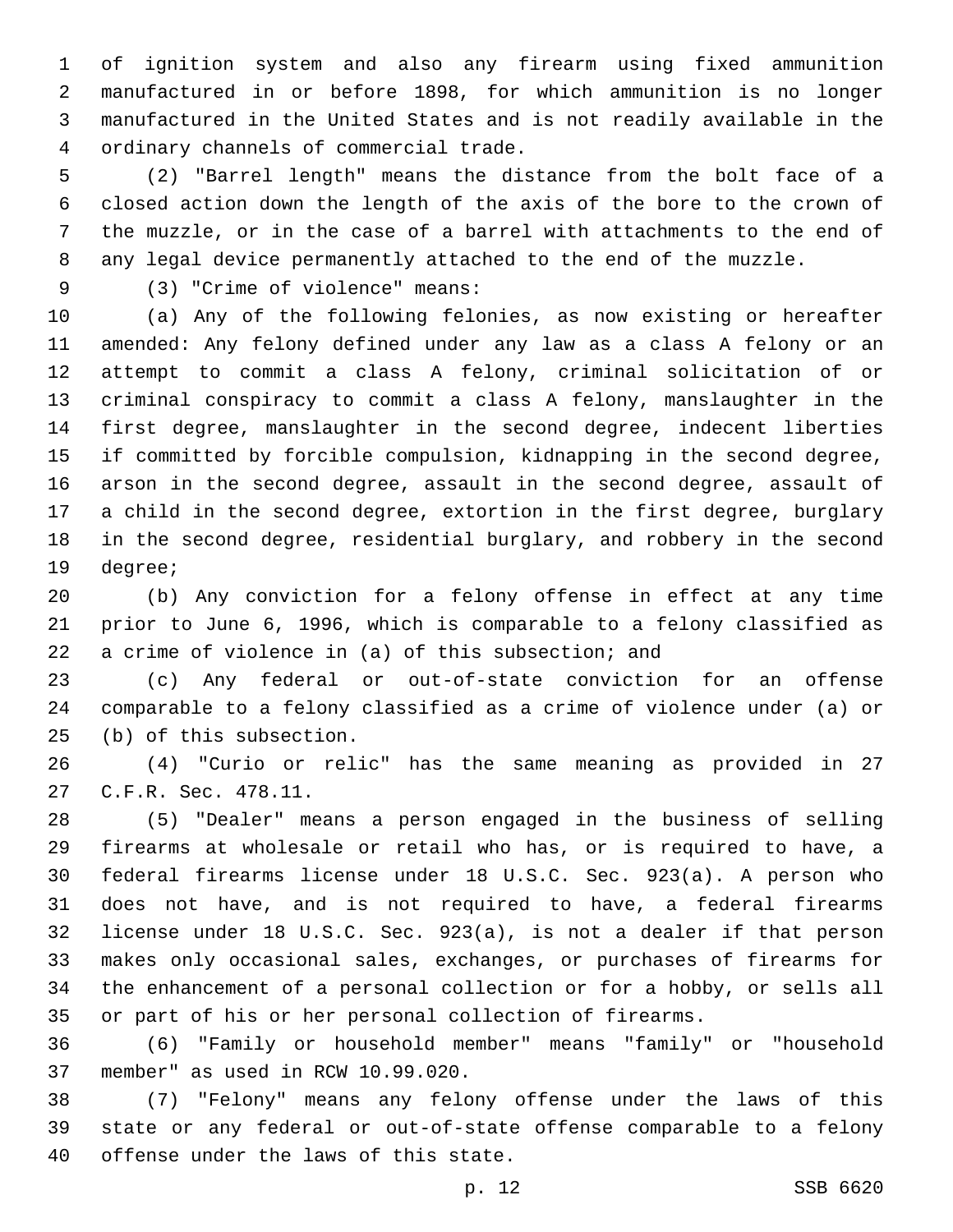(8) "Felony firearm offender" means a person who has previously been convicted or found not guilty by reason of insanity in this state of any felony firearm offense. A person is not a felony firearm offender under this chapter if any and all qualifying offenses have been the subject of an expungement, pardon, annulment, certificate, or rehabilitation, or other equivalent procedure based on a finding of the rehabilitation of the person convicted or a pardon, annulment, or other equivalent procedure based on a finding of innocence.

(9) "Felony firearm offense" means:9

(a) Any felony offense that is a violation of this chapter;

11 (b) A violation of RCW 9A.36.045;

12 (c) A violation of RCW 9A.56.300;

13 (d) A violation of RCW 9A.56.310;

 (e) Any felony offense if the offender was armed with a firearm 15 in the commission of the offense.

 (10) "Firearm" means a weapon or device from which a projectile or projectiles may be fired by an explosive such as gunpowder. "Firearm" does not include a flare gun or other pyrotechnic visual distress signaling device, or a powder-actuated tool or other device designed solely to be used for construction purposes.

(11) "Gun" has the same meaning as firearm.21

 (12) "Law enforcement officer" includes a general authority Washington peace officer as defined in RCW 10.93.020, or a specially commissioned Washington peace officer as defined in RCW 10.93.020. "Law enforcement officer" also includes a limited authority Washington peace officer as defined in RCW 10.93.020 if such officer is duly authorized by his or her employer to carry a concealed 28 pistol.

 (13) "Lawful permanent resident" has the same meaning afforded a person "lawfully admitted for permanent residence" in 8 U.S.C. Sec.  $31 \quad 1101(a)(20)$ .

 (14) "Licensed collector" means a person who is federally 33 licensed under 18 U.S.C. Sec. 923(b).

 (15) "Licensed dealer" means a person who is federally licensed under 18 U.S.C. Sec. 923(a).35

(16) "Loaded" means:36

(a) There is a cartridge in the chamber of the firearm;

 (b) Cartridges are in a clip that is locked in place in the 39 firearm;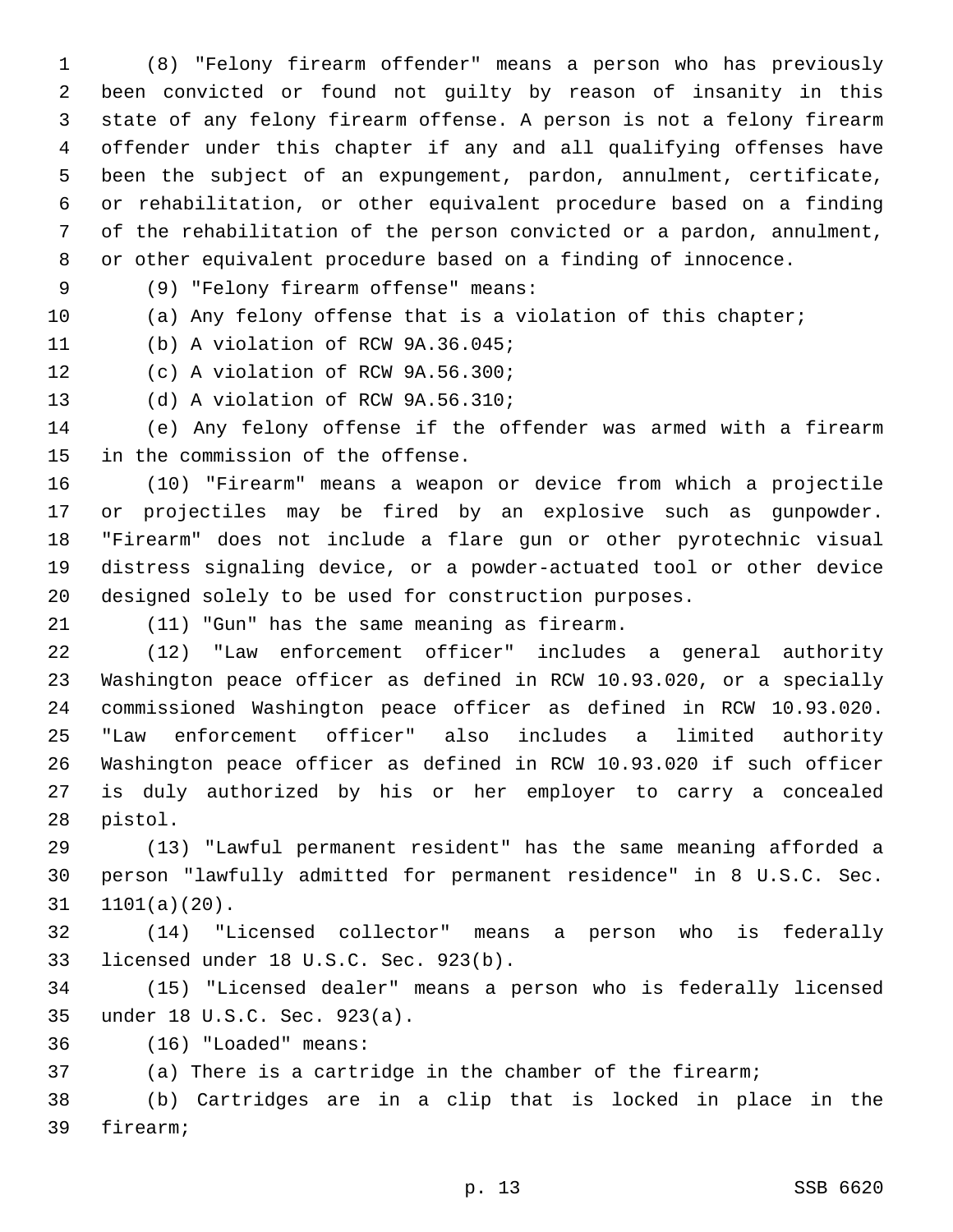(c) There is a cartridge in the cylinder of the firearm, if the 2 firearm is a revolver;

 (d) There is a cartridge in the tube or magazine that is inserted 4 in the action; or

 (e) There is a ball in the barrel and the firearm is capped or primed if the firearm is a muzzle loader.6

 (17) "Machine gun" means any firearm known as a machine gun, mechanical rifle, submachine gun, or any other mechanism or instrument not requiring that the trigger be pressed for each shot and having a reservoir clip, disc, drum, belt, or other separable mechanical device for storing, carrying, or supplying ammunition which can be loaded into the firearm, mechanism, or instrument, and fired therefrom at the rate of five or more shots per second.

 (18) "Nonimmigrant alien" means a person defined as such in 8 15  $U.S.C.$  Sec.  $1101(a)(15)$ .

 (19) "Person" means any individual, corporation, company, association, firm, partnership, club, organization, society, joint 18 stock company, or other legal entity.

 (20) "Pistol" means any firearm with a barrel less than sixteen inches in length, or is designed to be held and fired by the use of a 21 single hand.

 (21) "Rifle" means a weapon designed or redesigned, made or remade, and intended to be fired from the shoulder and designed or redesigned, made or remade, and intended to use the energy of the explosive in a fixed metallic cartridge to fire only a single projectile through a rifled bore for each single pull of the trigger.

 (22) "Sale" and "sell" mean the actual approval of the delivery of a firearm in consideration of payment or promise of payment.

 (23) "Serious offense" means any of the following felonies or a felony attempt to commit any of the following felonies, as now 31 existing or hereafter amended:

32 (a) Any crime of violence;

 (b) Any felony violation of the uniform controlled substances act, chapter 69.50 RCW, that is classified as a class B felony or 35 that has a maximum term of imprisonment of at least ten years;

36 (c) Child molestation in the second degree;

(d) Incest when committed against a child under age fourteen;

38 (e) Indecent liberties;

39 (f) Leading organized crime;

(g) Promoting prostitution in the first degree;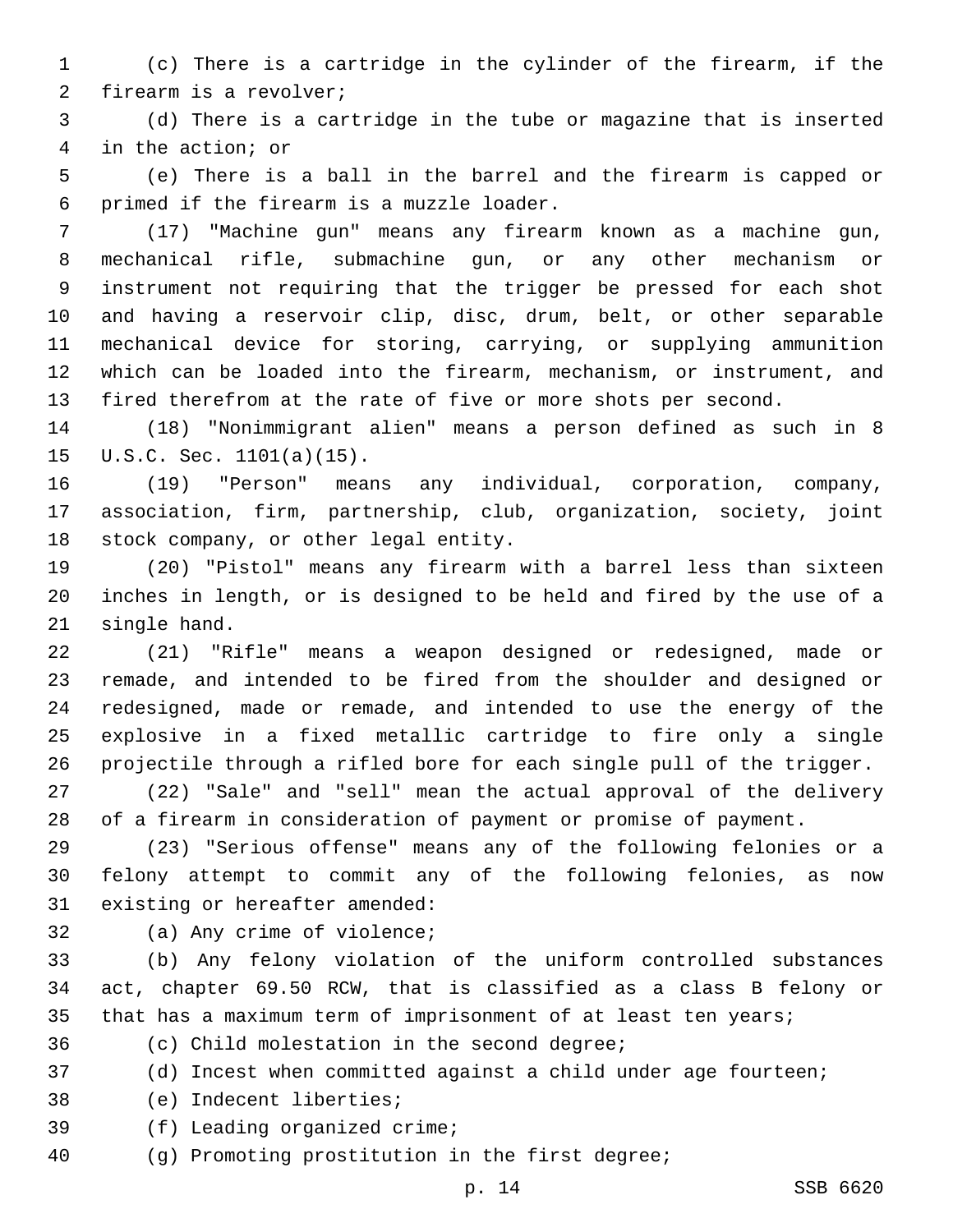- 1 (h) Rape in the third degree;
- (i) Drive-by shooting;2

3 (j) Sexual exploitation;

 (k) Vehicular assault, when caused by the operation or driving of a vehicle by a person while under the influence of intoxicating liquor or any drug or by the operation or driving of a vehicle in a 7 reckless manner;

 (l) Vehicular homicide, when proximately caused by the driving of any vehicle by any person while under the influence of intoxicating liquor or any drug as defined by RCW 46.61.502, or by the operation 11 of any vehicle in a reckless manner;

 (m) Any other class B felony offense with a finding of sexual motivation, as "sexual motivation" is defined under RCW 9.94A.030;

 (n) Any other felony with a deadly weapon verdict under RCW 9.94A.825;

 (o) Any felony offense in effect at any time prior to June 6, 1996, that is comparable to a serious offense, or any federal or out- of-state conviction for an offense that under the laws of this state would be a felony classified as a serious offense; or

(p) Any felony conviction under RCW 9.41.115.20

 (24) "Short-barreled rifle" means a rifle having one or more barrels less than sixteen inches in length and any weapon made from a rifle by any means of modification if such modified weapon has an 24 overall length of less than twenty-six inches.

 (25) "Short-barreled shotgun" means a shotgun having one or more barrels less than eighteen inches in length and any weapon made from a shotgun by any means of modification if such modified weapon has an 28 overall length of less than twenty-six inches.

 (26) "Shotgun" means a weapon with one or more barrels, designed or redesigned, made or remade, and intended to be fired from the shoulder and designed or redesigned, made or remade, and intended to use the energy of the explosive in a fixed shotgun shell to fire through a smooth bore either a number of ball shot or a single 34 projectile for each single pull of the trigger.

 (27) "Transfer" means the intended delivery of a firearm to another person without consideration of payment or promise of payment including, but not limited to, gifts and loans. "Transfer" does not include the delivery of a firearm owned or leased by an entity licensed or qualified to do business in the state of Washington to, or return of such a firearm by, any of that entity's employees or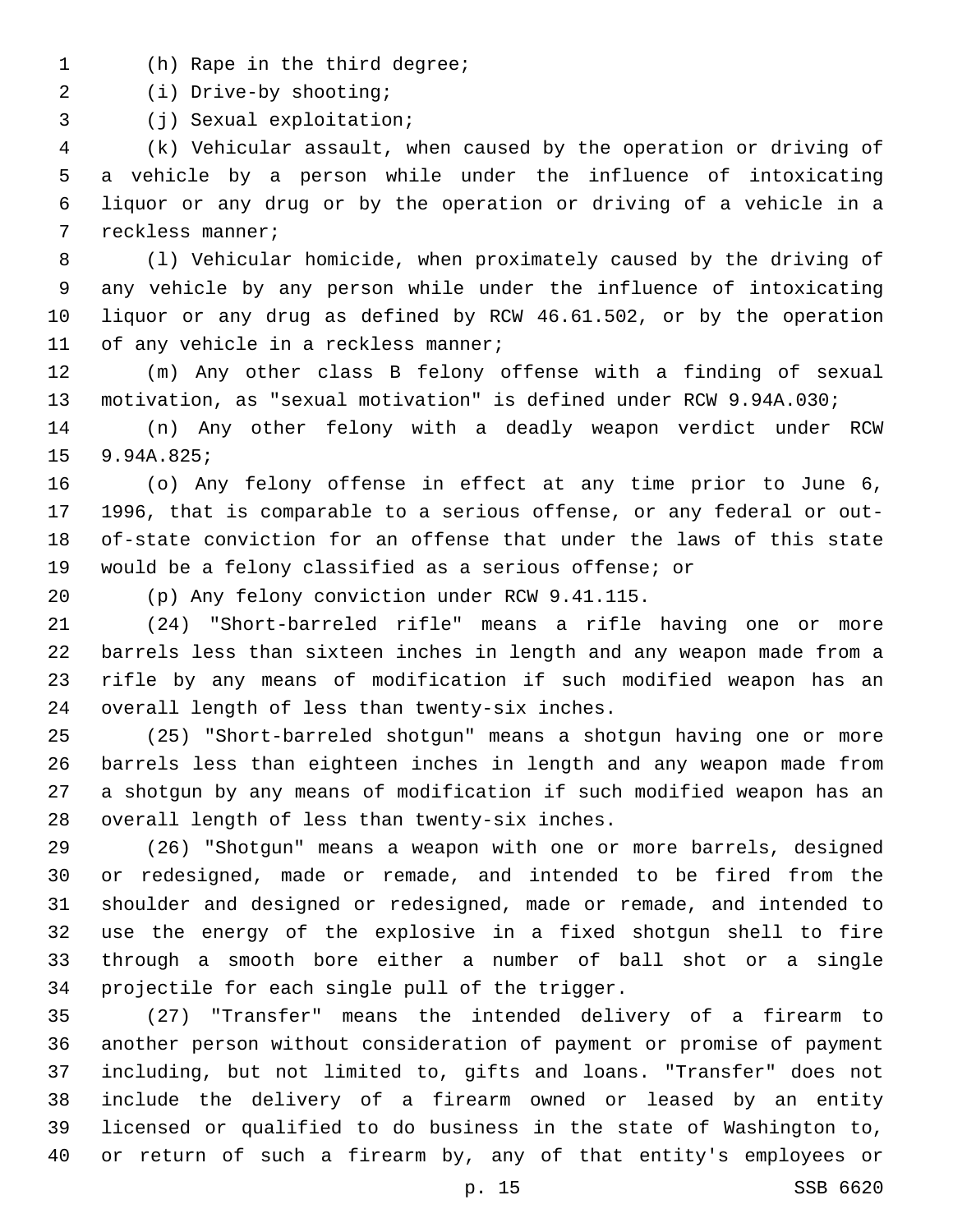agents, defined to include volunteers participating in an honor guard, for lawful purposes in the ordinary course of business.

 (28) "Unlicensed person" means any person who is not a licensed 4 dealer under this chapter.

 (29) "Semiautomatic rifle" means a rifle which utilizes a portion of the energy of a firing cartridge to extract the fired cartridge case and chamber the next round, and which requires a separate pull 8 of the trigger to fire each cartridge.

 **Sec. 15.** RCW 9.41.090 and 2015 c 1 s 5 are each amended to read 10 as follows:

 (1) In addition to the other requirements of this chapter, no 12 dealer may deliver a pistol or semiautomatic rifle to the purchaser 13 thereof until:

 (a) The purchaser produces a valid concealed pistol license and the dealer has recorded the purchaser's name, license number, and issuing agency, such record to be made in triplicate and processed as provided in subsection (5) of this section. For purposes of this subsection (1)(a), a "valid concealed pistol license" does not include a temporary emergency license, and does not include any license issued before July 1, 1996, unless the issuing agency conducted a records search for disqualifying crimes under RCW 22 9.41.070 at the time of issuance;

 (b) The dealer is notified in writing by the chief of police or the sheriff of the jurisdiction in which the purchaser resides that 25 the purchaser is eligible to possess a pistol or semiautomatic rifle under RCW 9.41.040 and that the application to purchase is approved 27 by the chief of police or sheriff; or

 (c) The requirements or time periods in RCW 9.41.092 have been 29 satisfied.

 (2)(a) Except as provided in (b) of this subsection, in determining whether the purchaser meets the requirements of RCW 9.41.040, the chief of police or sheriff, or the designee of either, shall check with the national crime information center, the Washington state patrol electronic database, the department of social and health services electronic database, and with other agencies or resources as appropriate, to determine whether the applicant is ineligible under RCW 9.41.040 to possess a firearm.

 (b) Once the system is established, a dealer shall use the state system and national instant criminal background check system,

p. 16 SSB 6620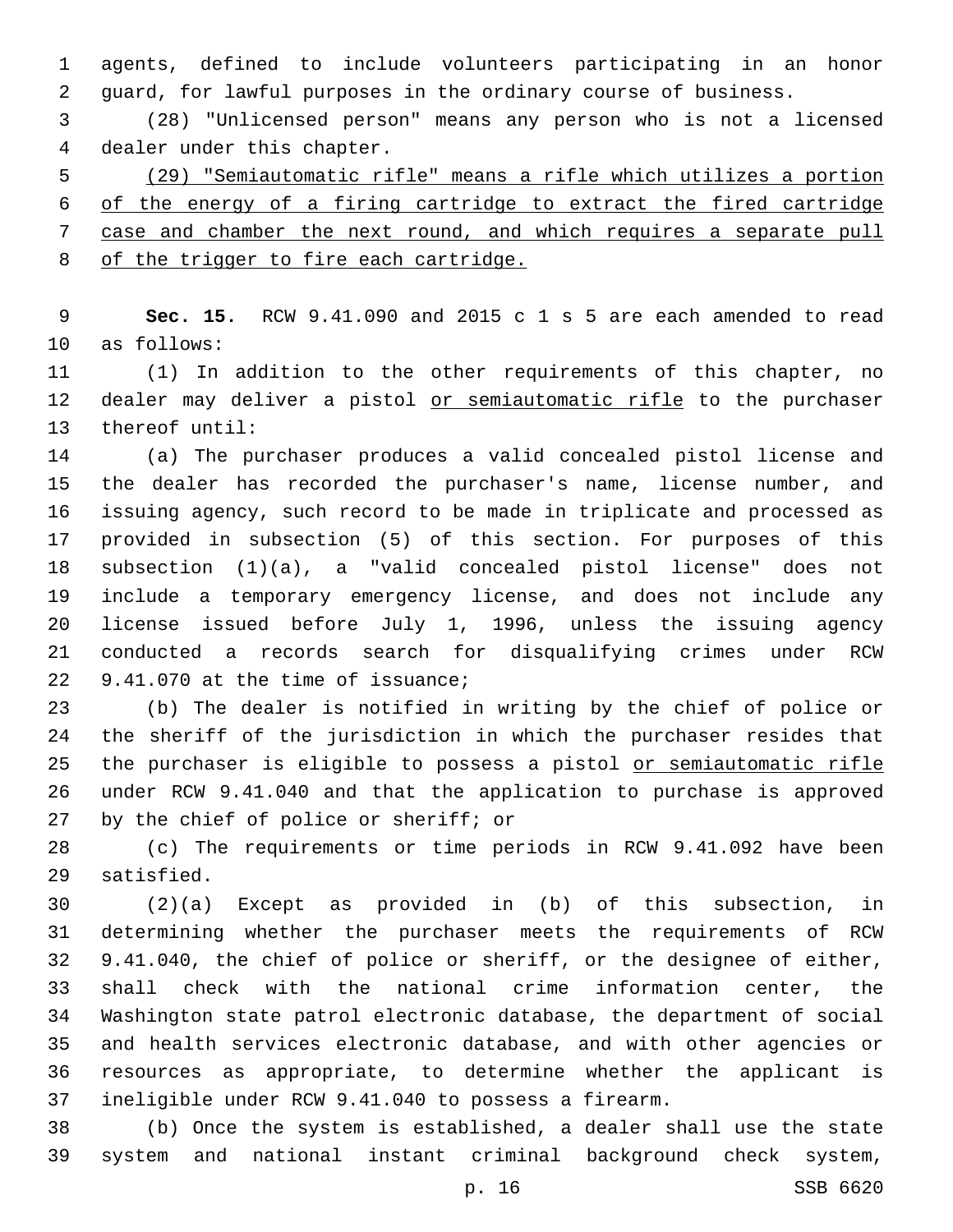provided for by the Brady Handgun Violence Prevention Act (18 U.S.C. Sec. 921 et seq.), to make criminal background checks of applicants to purchase firearms. However, a chief of police or sheriff, or a designee of either, shall continue to check the department of social and health services' electronic database and with other agencies or resources as appropriate, to determine whether applicants are ineligible under RCW 9.41.040 to possess a firearm.

 (3) In any case under this section where the applicant has an outstanding warrant for his or her arrest from any court of competent jurisdiction for a felony or misdemeanor, the dealer shall hold the 11 delivery of the pistol or semiautomatic rifle until the warrant for arrest is served and satisfied by appropriate court appearance. The local jurisdiction for purposes of the sale shall confirm the existence of outstanding warrants within seventy-two hours after 15 notification of the application to purchase a pistol or semiautomatic 16 rifle is received. The local jurisdiction shall also immediately confirm the satisfaction of the warrant on request of the dealer so that the hold may be released if the warrant was for an offense other than an offense making a person ineligible under RCW 9.41.040 to 20 possess a ((pistol)) firearm.

 (4) In any case where the chief or sheriff of the local jurisdiction has reasonable grounds based on the following circumstances: (a) Open criminal charges, (b) pending criminal proceedings, (c) pending commitment proceedings, (d) an outstanding warrant for an offense making a person ineligible under RCW 9.41.040 26 to possess a  $(\text{pist-1})$  firearm, or  $(e)$  an arrest for an offense 27 making a person ineligible under RCW 9.41.040 to possess a ((pistol)) 28 firearm, if the records of disposition have not yet been reported or entered sufficiently to determine eligibility to purchase a 30 ((pistol)) firearm, the local jurisdiction may hold the sale and 31 delivery of the pistol or semiautomatic rifle up to thirty days in order to confirm existing records in this state or elsewhere. After thirty days, the hold will be lifted unless an extension of the thirty days is approved by a local district court or municipal court for good cause shown. A dealer shall be notified of each hold placed on the sale by local law enforcement and of any application to the court for additional hold period to confirm records or confirm the 38 identity of the applicant.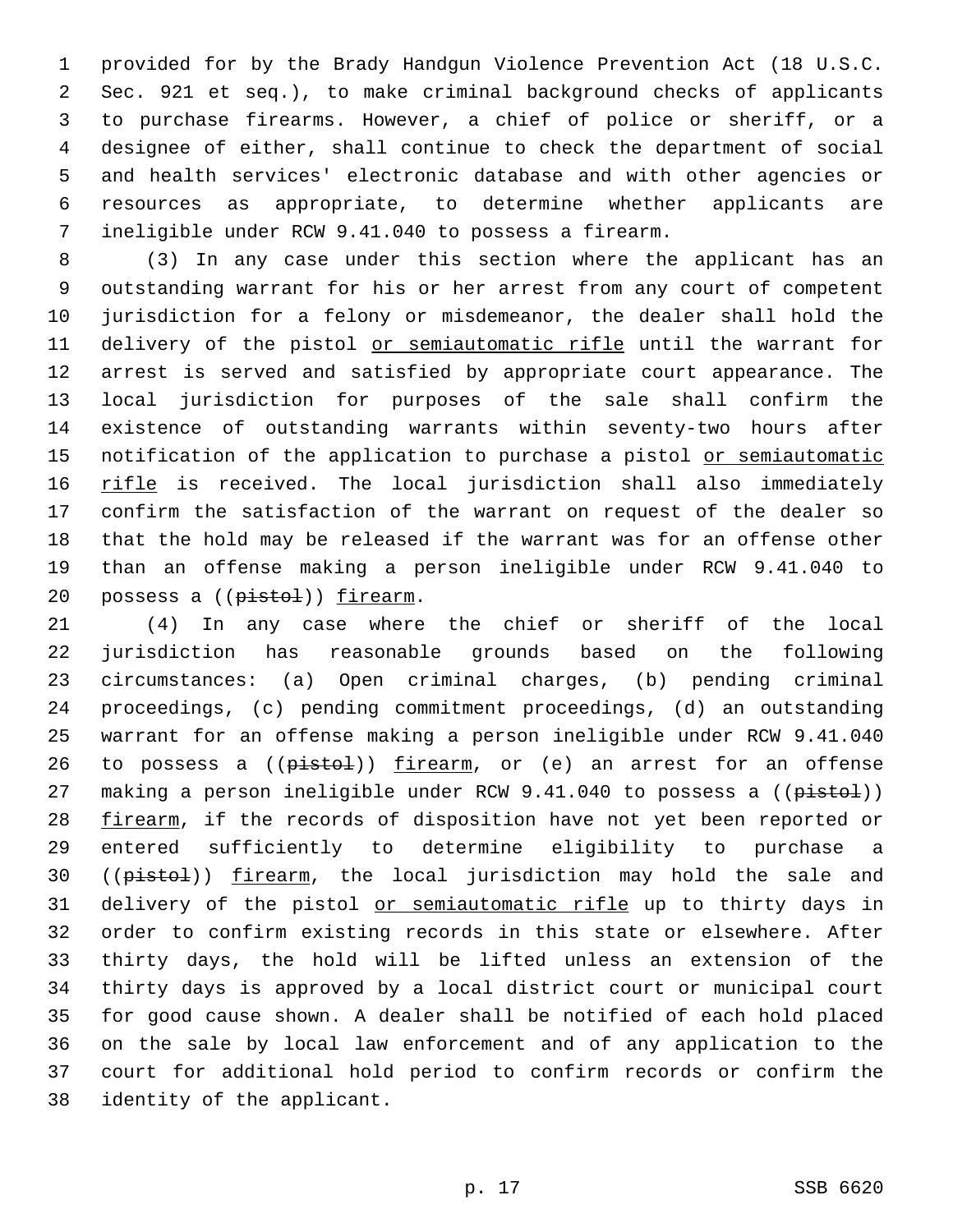1 (5)(a) At the time of applying for the purchase of a pistol or semiautomatic rifle, the purchaser shall sign in triplicate and 3 deliver to the dealer an application containing:

 (i) His or her full name, residential address, date and place of 5 birth, race, and gender;

6 (ii) The date and hour of the application;

 (iii) The applicant's driver's license number or state 8 identification card number;

 (iv) If purchasing a pistol or semiautomatic rifle, a description 10 of the pistol or semiautomatic rifle including the make, model, caliber and manufacturer's number if available at the time of 12 applying for the purchase of a pistol or semiautomatic rifle. If the 13 manufacturer's number is not available at the time of purchase of the pistol or semiautomatic rifle, the application may be processed, but 15 delivery of the pistol or semiautomatic rifle to the purchaser may not occur unless the manufacturer's number is recorded on the application by the dealer and transmitted to the chief of police of the municipality or the sheriff of the county in which the purchaser resides; and a statement that the purchaser is eligible to possess a 20 pistol or semiautomatic rifle under ((RCW 9.41.040)) state and 21 federal law.

 (b) The application shall contain a warning substantially as 23 follows:

 CAUTION: Although state and local laws do not differ, federal law and state law on the possession of firearms differ. If you are prohibited by federal law from possessing a firearm, you may be prosecuted in federal court. State permission to purchase a firearm is not a 28 defense to a federal prosecution.

 The purchaser shall be given a copy of the department of fish and wildlife pamphlet on the legal limits of the use of firearms, firearms safety, and the fact that local laws and ordinances on firearms are preempted by state law and must be consistent with state law.33

 (c) The dealer shall, by the end of the business day, sign and attach his or her address and deliver a copy of the application and such other documentation as required under subsection (1) of this section to the chief of police of the municipality or the sheriff of the county of which the purchaser is a resident. The triplicate shall be retained by the dealer for six years. The dealer shall deliver the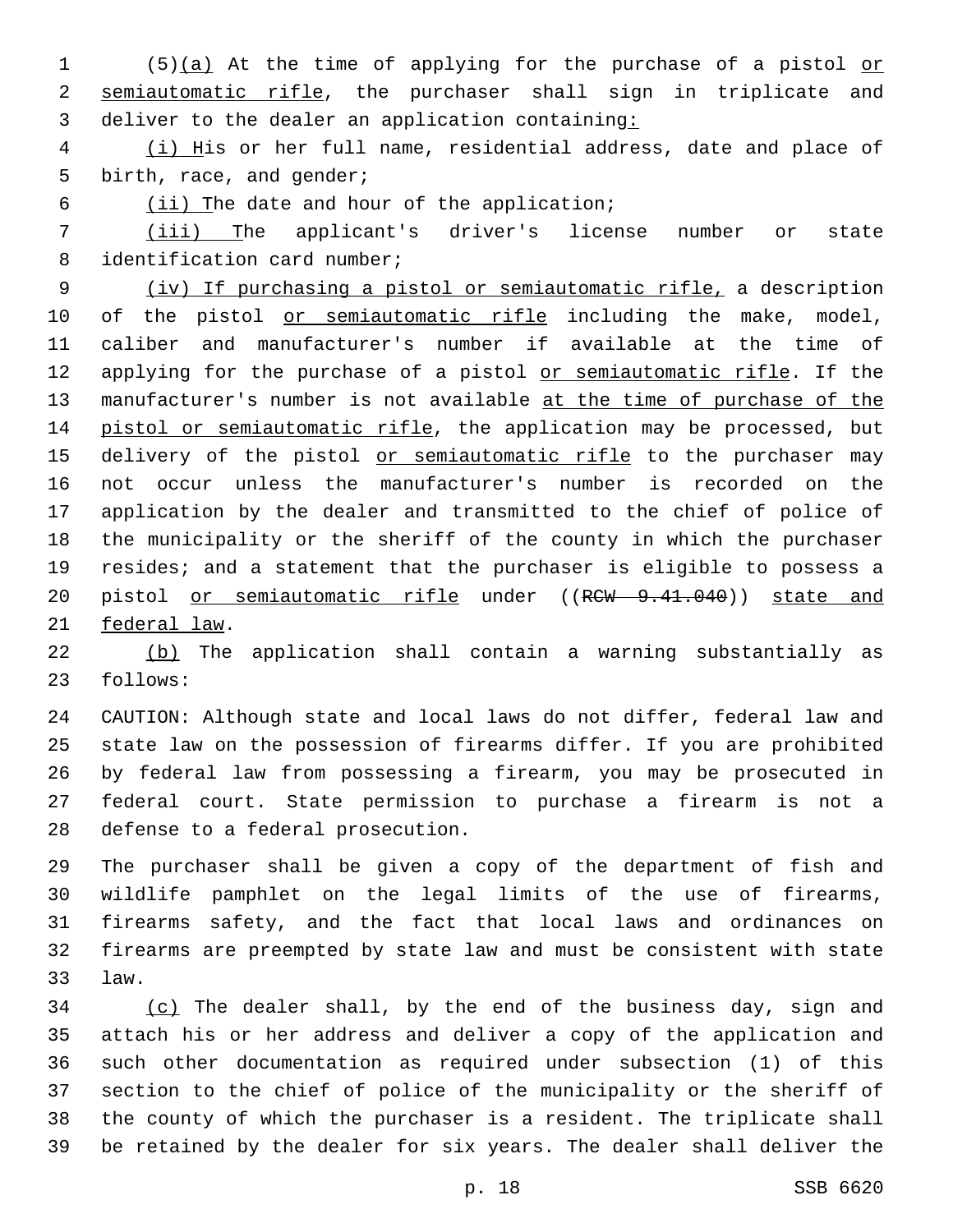pistol or semiautomatic rifle to the purchaser following the period of time specified in this chapter unless the dealer is notified of an investigative hold under subsection (4) of this section in writing by the chief of police of the municipality or the sheriff of the county, whichever is applicable, denying the purchaser's application to purchase and the grounds thereof. The application shall not be denied unless the purchaser is not eligible to possess a pistol or 8 semiautomatic rifle under ((RCW 9.41.040 or 9.41.045, or)) state or 9 federal law.

10 (d) The chief of police of the municipality or the sheriff of the 11 county shall retain or destroy applications to purchase a pistol or semiautomatic rifle in accordance with the requirements of 18 U.S.C. 13 Sec. 922.

 (6) A person who knowingly makes a false statement regarding identity or eligibility requirements on the application to purchase a 16 ((pistol)) firearm is guilty of false swearing under RCW 9A.72.040.

 (7) This section does not apply to sales to licensed dealers for 18 resale or to the sale of antique firearms.

 **Sec. 16.** RCW 9.41.094 and 1994 sp.s. c 7 s 411 are each amended 20 to read as follows:

 A signed application to purchase a pistol or semiautomatic rifle shall constitute a waiver of confidentiality and written request that the department of social and health services, mental health institutions, and other health care facilities release, to an inquiring court or law enforcement agency, information relevant to 26 the applicant's eligibility to purchase a pistol or semiautomatic 27 rifle to an inquiring court or law enforcement agency.

 **Sec. 17.** RCW 9.41.097 and 2009 c 216 s 6 are each amended to read as follows:29

 (1) The department of social and health services, mental health institutions, and other health care facilities shall, upon request of a court or law enforcement agency, supply such relevant information as is necessary to determine the eligibility of a person to possess a pistol or semiautomatic rifle or to be issued a concealed pistol license under RCW 9.41.070 or to purchase a pistol or semiautomatic 36 rifle under RCW 9.41.090.

 (2) Mental health information received by: (a) The department of licensing pursuant to RCW 9.41.047 or 9.41.173; (b) an issuing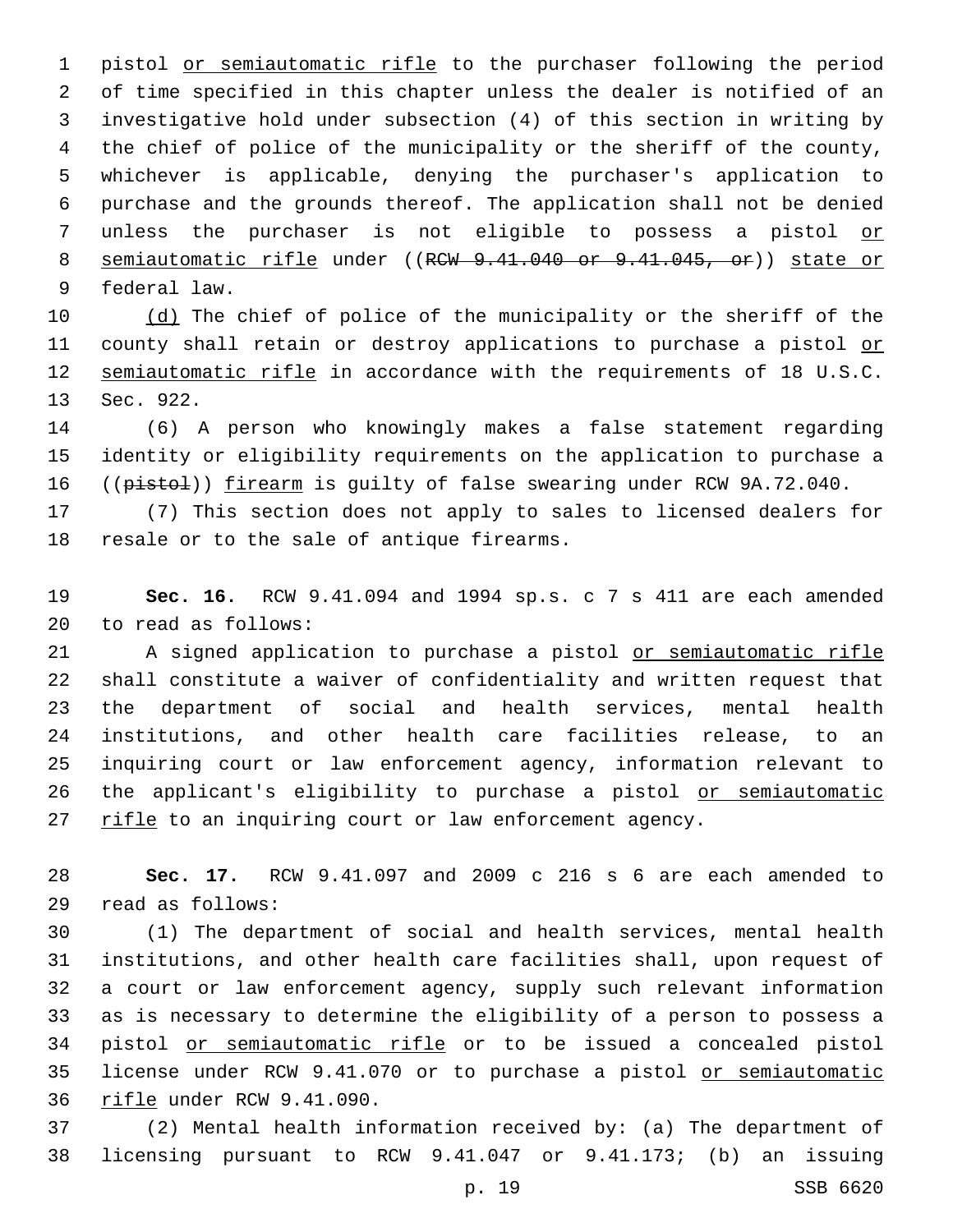authority pursuant to RCW 9.41.047 or 9.41.070; (c) a chief of police or sheriff pursuant to RCW 9.41.090 or 9.41.173; (d) a court or law enforcement agency pursuant to subsection (1) of this section, shall not be disclosed except as provided in RCW 42.56.240(4).

 **Sec. 18.** RCW 9.41.0975 and 2009 c 216 s 7 are each amended to read as follows:6

 (1) The state, local governmental entities, any public or private agency, and the employees of any state or local governmental entity or public or private agency, acting in good faith, are immune from 10 liability:

 (a) For failure to prevent the sale or transfer of a firearm to a person whose receipt or possession of the firearm is unlawful;

 (b) For preventing the sale or transfer of a firearm to a person 14 who may lawfully receive or possess a firearm;

 (c) For issuing a concealed pistol license or alien firearm license to a person ineligible for such a license;

 (d) For failing to issue a concealed pistol license or alien firearm license to a person eligible for such a license;

 (e) For revoking or failing to revoke an issued concealed pistol 20 license or alien firearm license;

 (f) For errors in preparing or transmitting information as part of determining a person's eligibility to receive or possess a firearm, or eligibility for a concealed pistol license or alien 24 firearm license;

 (g) For issuing a dealer's license to a person ineligible for 26 such a license; or

 (h) For failing to issue a dealer's license to a person eligible 28 for such a license.

 (2) An application may be made to a court of competent 30 jurisdiction for a writ of mandamus:

 (a) Directing an issuing agency to issue a concealed pistol license or alien firearm license wrongfully refused;

 (b) Directing a law enforcement agency to approve an application 34 to purchase a pistol or semiautomatic rifle wrongfully denied;

 (c) Directing that erroneous information resulting either in the wrongful refusal to issue a concealed pistol license or alien firearm 37 license or in the wrongful denial of a purchase application for a 38 pistol or semiautomatic rifle be corrected; or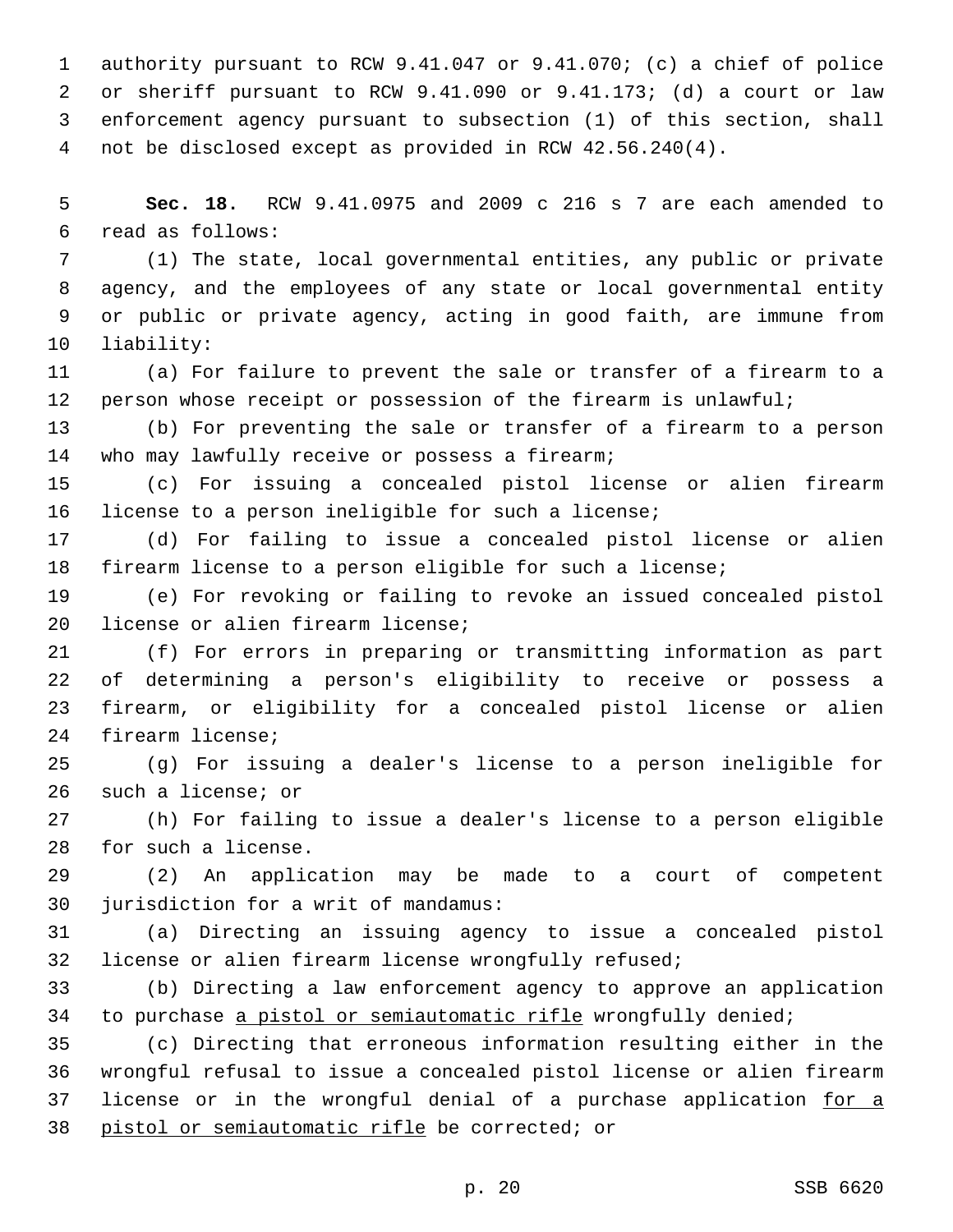(d) Directing a law enforcement agency to approve a dealer's 2 license wrongfully denied.

 The application for the writ may be made in the county in which the application for a concealed pistol license or alien firearm 5 license or to purchase a pistol or semiautomatic rifle was made, or in Thurston county, at the discretion of the petitioner. A court shall provide an expedited hearing for an application brought under this subsection (2) for a writ of mandamus. A person granted a writ of mandamus under this subsection (2) shall be awarded reasonable 10 attorneys' fees and costs.

 **Sec. 19.** RCW 9.41.110 and 2009 c 479 s 10 are each amended to 12 read as follows:

 (1) No dealer may sell or otherwise transfer, or expose for sale or transfer, or have in his or her possession with intent to sell, or 15 otherwise transfer, any pistol or semiautomatic rifle without being 16 licensed as provided in this section.

 (2) No dealer may sell or otherwise transfer, or expose for sale or transfer, or have in his or her possession with intent to sell, or 19 otherwise transfer, any firearm other than a pistol or semiautomatic 20 rifle without being licensed as provided in this section.

 (3) No dealer may sell or otherwise transfer, or expose for sale or transfer, or have in his or her possession with intent to sell, or otherwise transfer, any ammunition without being licensed as provided 24 in this section.

 (4) The duly constituted licensing authorities of any city, town, or political subdivision of this state shall grant licenses in forms prescribed by the director of licensing effective for not more than one year from the date of issue permitting the licensee to sell firearms within this state subject to the following conditions, for breach of any of which the license shall be forfeited and the licensee subject to punishment as provided in RCW 9.41.010 through 9.41.810. A licensing authority shall forward a copy of each license granted to the department of licensing. The department of licensing shall notify the department of revenue of the name and address of 35 each dealer licensed under this section.

 (5)(a) A licensing authority shall, within thirty days after the filing of an application of any person for a dealer's license, determine whether to grant the license. However, if the applicant does not have a valid permanent Washington driver's license or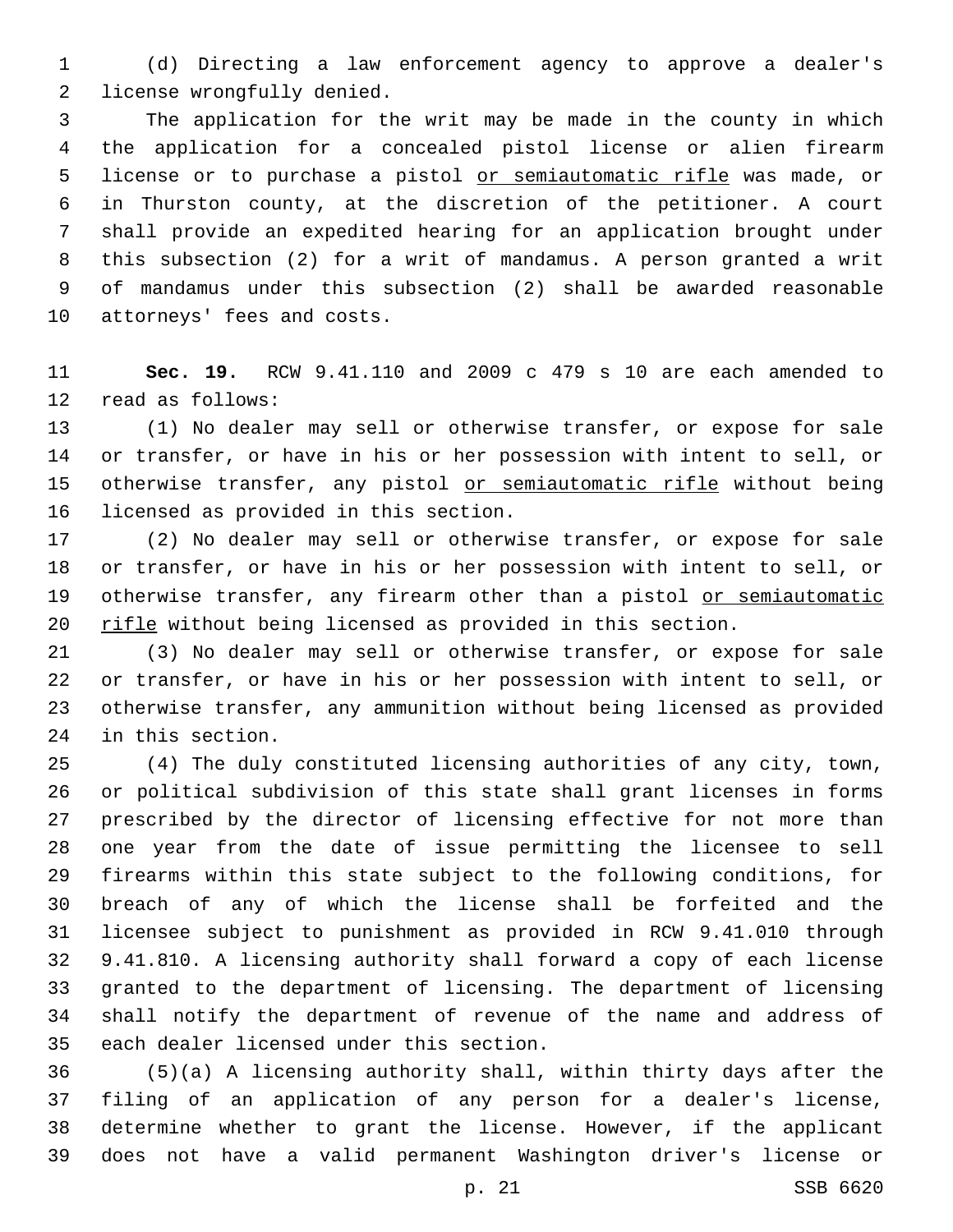Washington state identification card, or has not been a resident of the state for the previous consecutive ninety days, the licensing authority shall have up to sixty days to determine whether to issue a license. No person shall qualify for a license under this section without first receiving a federal firearms license and undergoing fingerprinting and a background check. In addition, no person ineligible to possess a firearm under RCW 9.41.040 or ineligible for a concealed pistol license under RCW 9.41.070 shall qualify for a 9 dealer's license.

 (b) A dealer shall require every employee who may sell a firearm in the course of his or her employment to undergo fingerprinting and a background check. An employee must be eligible to possess a firearm, and must not have been convicted of a crime that would make the person ineligible for a concealed pistol license, before being permitted to sell a firearm. Every employee shall comply with requirements concerning purchase applications and restrictions on 17 delivery of pistols or semiautomatic rifles that are applicable to 18 dealers.

 (6)(a) Except as otherwise provided in (b) of this subsection, the business shall be carried on only in the building designated in the license. For the purpose of this section, advertising firearms for sale shall not be considered the carrying on of business.

 (b) A dealer may conduct business temporarily at a location other than the building designated in the license, if the temporary location is within Washington state and is the location of a gun show sponsored by a national, state, or local organization, or an affiliate of any such organization, devoted to the collection, competitive use, or other sporting use of firearms in the community. Nothing in this subsection (6)(b) authorizes a dealer to conduct 30 business in or from a motorized or towed vehicle.

 In conducting business temporarily at a location other than the building designated in the license, the dealer shall comply with all 33 other requirements imposed on dealers by RCW  $9.41.090((\tau))$  and 34 9.41.100, and  $(9.41.110)$  this section. The license of a dealer who fails to comply with the requirements of RCW 9.41.080 and 9.41.090 and subsection (8) of this section while conducting business at a temporary location shall be revoked, and the dealer shall be 38 permanently ineligible for a dealer's license.

 (7) The license or a copy thereof, certified by the issuing authority, shall be displayed on the premises in the area where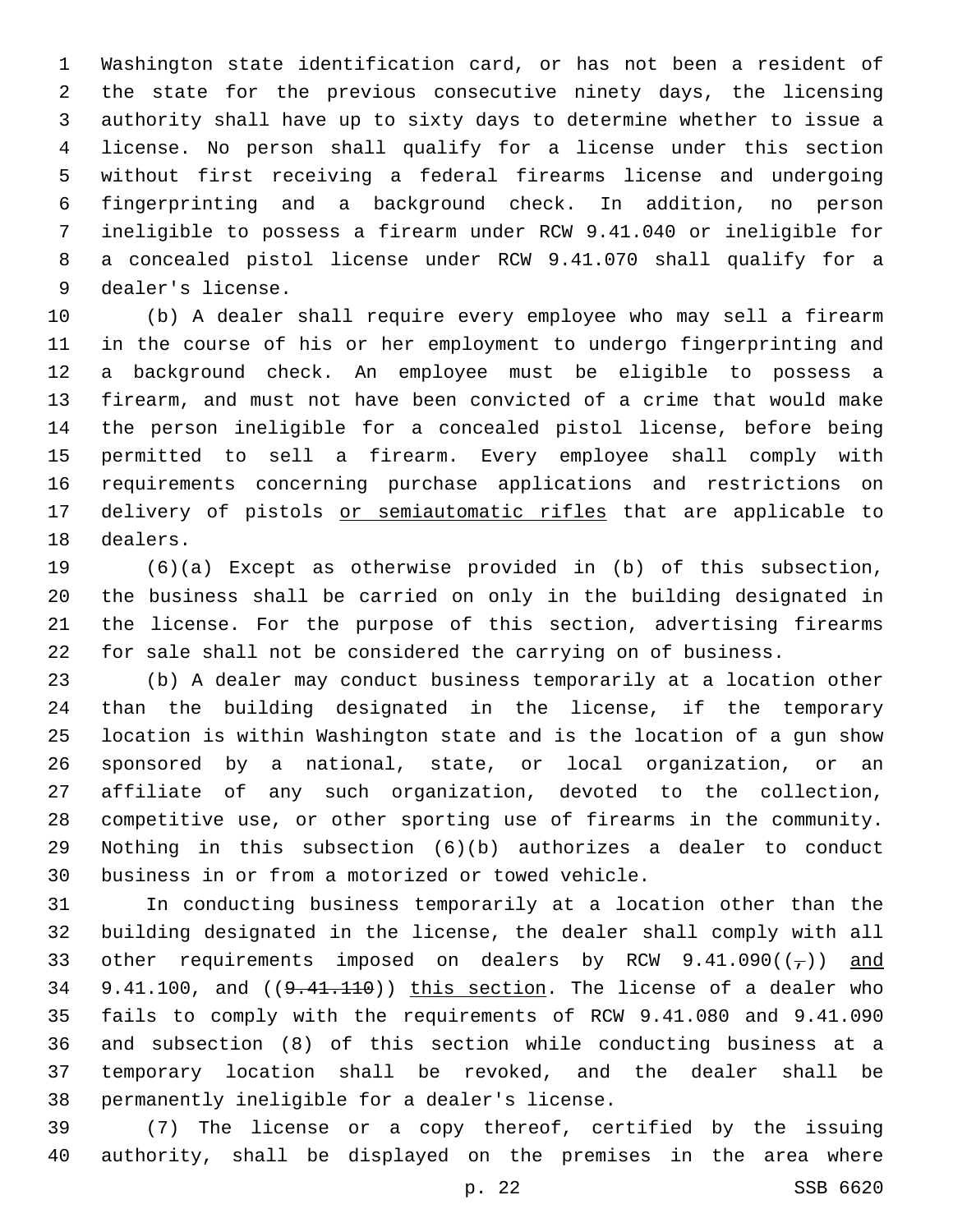1 firearms are sold, or at the temporary location, where it can easily 2 be read.

 (8)(a) No pistol or semiautomatic rifle may be sold: (i) In violation of any provisions of RCW 9.41.010 through 9.41.810; nor (ii) may a pistol or semiautomatic rifle be sold under any circumstances unless the purchaser is personally known to the dealer or shall present clear evidence of his or her identity.

 (b) A dealer who sells or delivers any firearm in violation of RCW 9.41.080 is guilty of a class C felony. In addition to any other penalty provided for by law, the dealer is subject to mandatory permanent revocation of his or her dealer's license and permanent 12 ineligibility for a dealer's license.

13 (c) The license fee for pistols or semiautomatic rifles shall be 14 one hundred ((twenty-five)) fifty dollars. The license fee for 15 firearms other than pistols or semiautomatic rifles shall be one 16 hundred ((twenty-five)) fifty dollars. The license fee for ammunition 17 shall be one hundred ((twenty-five)) fifty dollars. Any dealer who 18 obtains any license under subsection (1), (2), or (3) of this section 19 may also obtain the remaining licenses without payment of any fee. 20 The fees received under this section shall be deposited in the state 21 general fund.

 $(9)(a)$  A true record  $((\frac{in + tripleate}{i}))$  shall be made of every 23 pistol or semiautomatic rifle sold with sufficient true copies as 24 required by this subsection, in a book kept for the purpose, the form of which may be prescribed by the director of licensing and shall be personally signed by the purchaser and by the person effecting the sale, each in the presence of the other, and shall contain the date of sale, the caliber, make, model and manufacturer's number of the weapon, the name, address, occupation, and place of birth of the 30 purchaser, and a statement signed by the purchaser, that he or she is not ineligible under RCW 9.41.040 to possess a firearm.

32 (b) For the sale of a pistol, the dealer shall: Send one copy 33 (( $shall$ )) within six hours (( $be$  sent)) by certified mail to the chief 34 of police of the municipality or the sheriff of the county of which 35 the purchaser is a resident; ((the duplicate the dealer shall)) send 36 a duplicate copy within seven days ((send)) to the director of 37 licensing; ((the)) and retain a triplicate ((the dealer shall retain 38 for)) copy in the dealer's records for a period of six years.

39 (c) For the sale of a semiautomatic rifle, the dealer shall: Send 40 one copy within six hours by certified mail to the chief of police of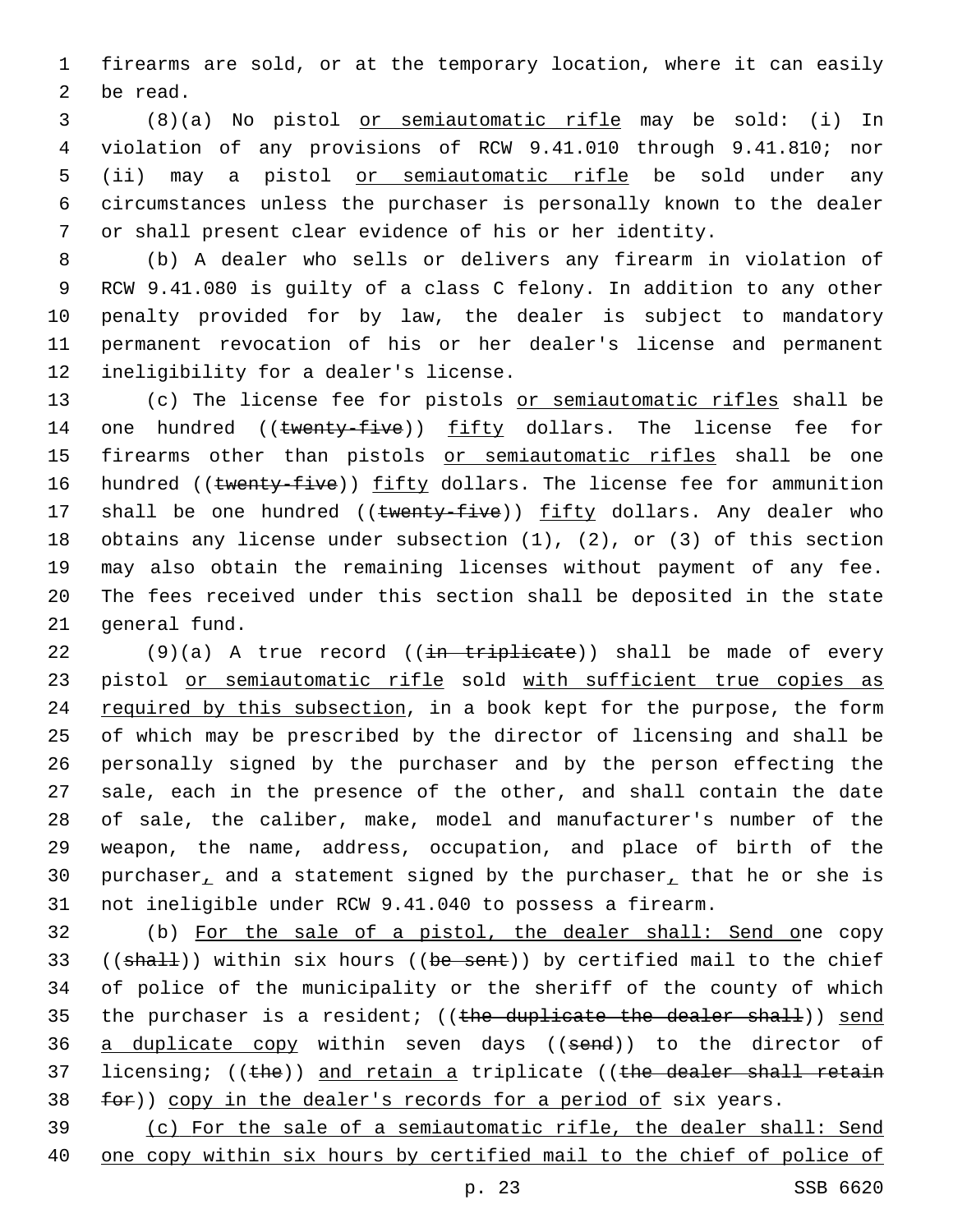1 the municipality or the sheriff of the county of which the purchaser 2 is a resident; and retain a duplicate copy in the dealer's records 3 for a period of six years.

 (10) Subsections (2) through (9) of this section shall not apply 5 to sales at wholesale.

 (11) The dealer's licenses authorized to be issued by this section are general licenses covering all sales by the licensee within the effective period of the licenses. The department shall provide a single application form for dealer's licenses and a single license form which shall indicate the type or types of licenses 11 granted.

 (12) Except as provided in RCW 9.41.090, every city, town, and political subdivision of this state is prohibited from requiring the purchaser to secure a permit to purchase or from requiring the dealer 15 to secure an individual permit for each sale.

 **Sec. 20.** RCW 9.41.113 and 2017 c 264 s 2 are each amended to 17 read as follows:

 (1) All firearm sales or transfers, in whole or part in this state including without limitation a sale or transfer where either the purchaser or seller or transferee or transferor is in Washington, shall be subject to background checks unless specifically exempted by state or federal law. The background check requirement applies to all sales or transfers including, but not limited to, sales and transfers through a licensed dealer, at gun shows, online, and between 25 unlicensed persons.

(2) No person shall sell or transfer a firearm unless:

- 27 (a) The person is a licensed dealer;
- 

(b) The purchaser or transferee is a licensed dealer; or

(c) The requirements of subsection (3) of this section are met.

 (3) Where neither party to a prospective firearms transaction is a licensed dealer, the parties to the transaction shall complete the sale or transfer through a licensed dealer as follows:

 (a) The seller or transferor shall deliver the firearm to a licensed dealer to process the sale or transfer as if it is selling or transferring the firearm from its inventory to the purchaser or transferee, except that the unlicensed seller or transferor may remove the firearm from the business premises of the licensed dealer while the background check is being conducted. If the seller or transferor removes the firearm from the business premises of the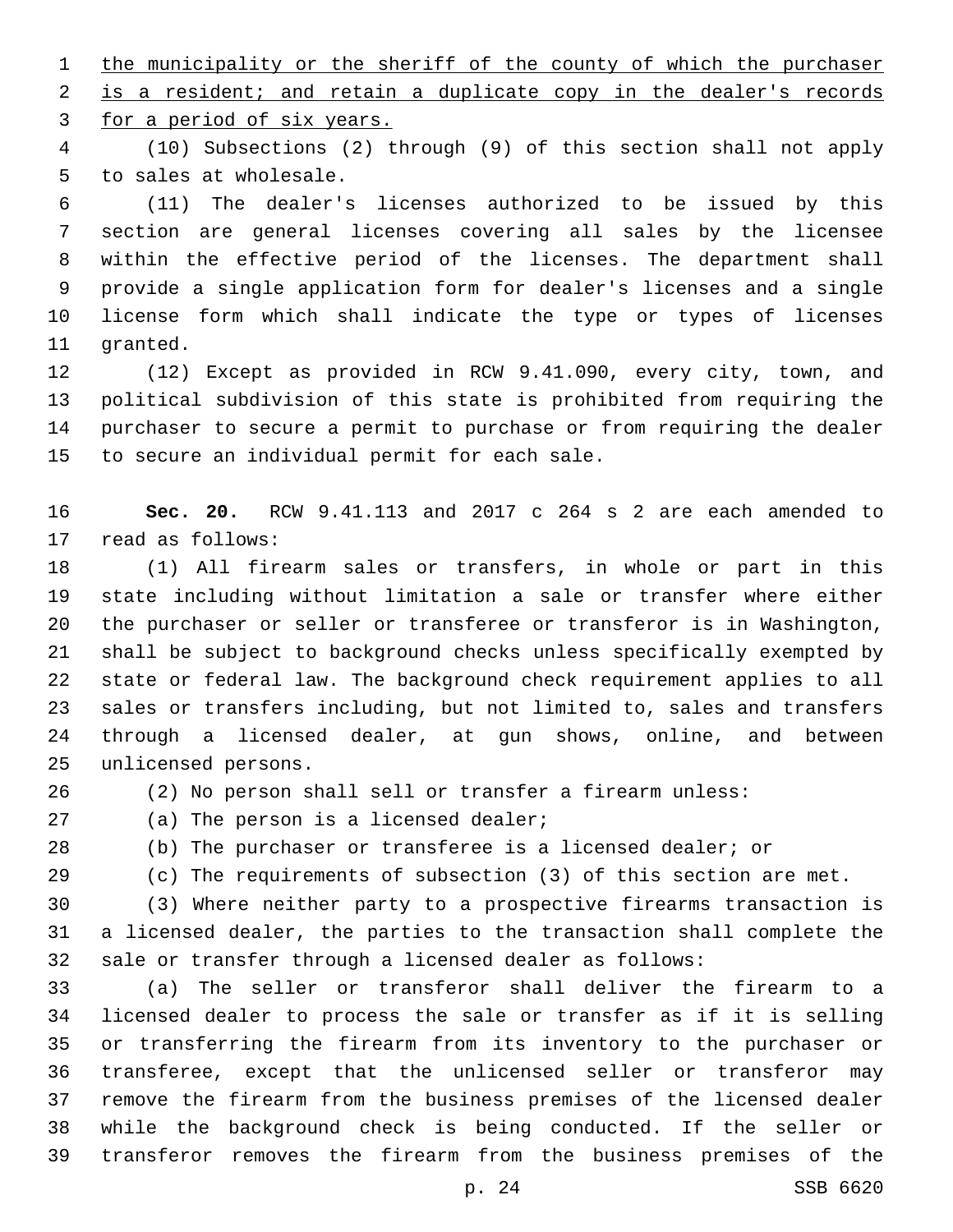licensed dealer while the background check is being conducted, the purchaser or transferee and the seller or transferor shall return to the business premises of the licensed dealer and the seller or transferor shall again deliver the firearm to the licensed dealer 5 prior to completing the sale or transfer.

 (b) Except as provided in (a) of this subsection, the licensed dealer shall comply with all requirements of federal and state law that would apply if the licensed dealer were selling or transferring the firearm from its inventory to the purchaser or transferee, including but not limited to conducting a background check on the prospective purchaser or transferee in accordance with federal and state law requirements and fulfilling all federal and state 13 recordkeeping requirements.

 (c) The purchaser or transferee must complete, sign, and submit all federal, state, and local forms necessary to process the required background check to the licensed dealer conducting the background 17 check.

 (d) If the results of the background check indicate that the purchaser or transferee is ineligible to possess a firearm, then the licensed dealer shall return the firearm to the seller or transferor.

 (e) The licensed dealer may charge a fee that reflects the fair market value of the administrative costs and efforts incurred by the licensed dealer for facilitating the sale or transfer of the firearm.

 (4) No person may sell or transfer a semiautomatic rifle to a person under twenty-one years of age.

26 (5) This section does not apply to:

 (a) A transfer between immediate family members, which for this subsection shall be limited to spouses, domestic partners, parents, parents-in-law, children, siblings, siblings-in-law, grandparents, grandchildren, nieces, nephews, first cousins, aunts, and uncles, 31 that is a bona fide gift or loan;

(b) The sale or transfer of an antique firearm;

 (c) A temporary transfer of possession of a firearm if such transfer is necessary to prevent imminent death or great bodily harm to the person to whom the firearm is transferred if:

 (i) The temporary transfer only lasts as long as immediately necessary to prevent such imminent death or great bodily harm; and (ii) The person to whom the firearm is transferred is not

prohibited from possessing firearms under state or federal law;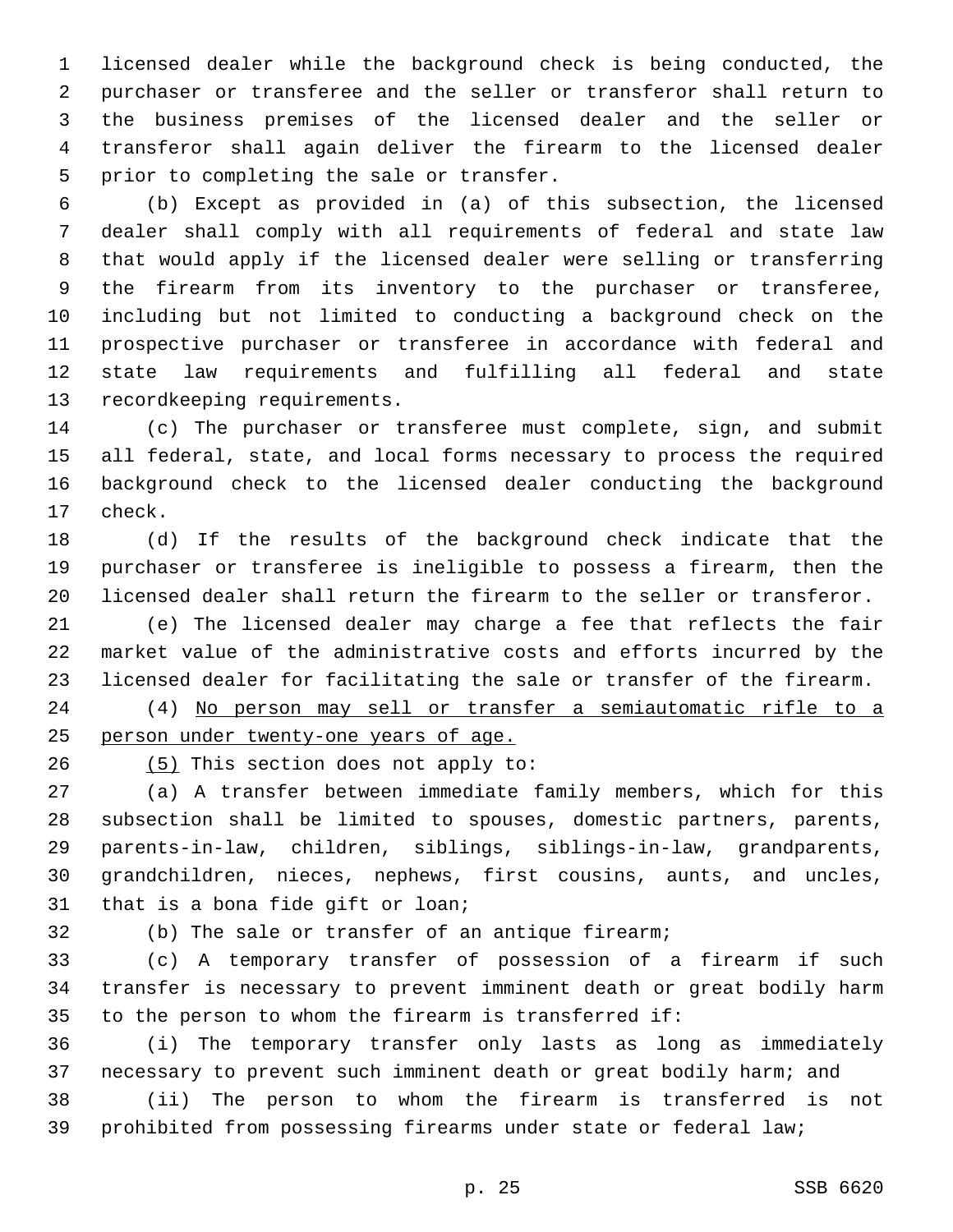(d) A temporary transfer of possession of a firearm if: (i) The transfer is intended to prevent suicide or self-inflicted great bodily harm; (ii) the transfer lasts only as long as reasonably necessary to prevent death or great bodily harm; and (iii) the firearm is not utilized by the transferee for any purpose for the 6 duration of the temporary transfer;

 (e) Any law enforcement or corrections agency and, to the extent the person is acting within the course and scope of his or her employment or official duties, any law enforcement or corrections officer, United States marshal, member of the armed forces of the United States or the national guard, or federal official;

 (f) A federally licensed gunsmith who receives a firearm solely for the purposes of service or repair, or the return of the firearm 14 to its owner by the federally licensed gunsmith;

 (g) The temporary transfer of a firearm (i) between spouses or domestic partners; (ii) if the temporary transfer occurs, and the firearm is kept at all times, at an established shooting range authorized by the governing body of the jurisdiction in which such range is located; (iii) if the temporary transfer occurs and the transferee's possession of the firearm is exclusively at a lawful organized competition involving the use of a firearm, or while participating in or practicing for a performance by an organized group that uses firearms as a part of the performance; (iv) to a person who is under eighteen years of age for lawful hunting, sporting, or educational purposes while under the direct supervision and control of a responsible adult who is not prohibited from possessing firearms; (v) under circumstances in which the transferee and the firearm remain in the presence of the transferor; or (vi) while hunting if the hunting is legal in all places where the person to whom the firearm is transferred possesses the firearm and the person to whom the firearm is transferred has completed all training and holds all licenses or permits required for such hunting, provided that any temporary transfer allowed by this subsection is permitted only if the person to whom the firearm is transferred is not prohibited from possessing firearms under state or federal law;

 (h) A person who (i) acquired a firearm other than a pistol by operation of law upon the death of the former owner of the firearm or (ii) acquired a pistol by operation of law upon the death of the former owner of the pistol within the preceding sixty days. At the end of the sixty-day period, the person must either have lawfully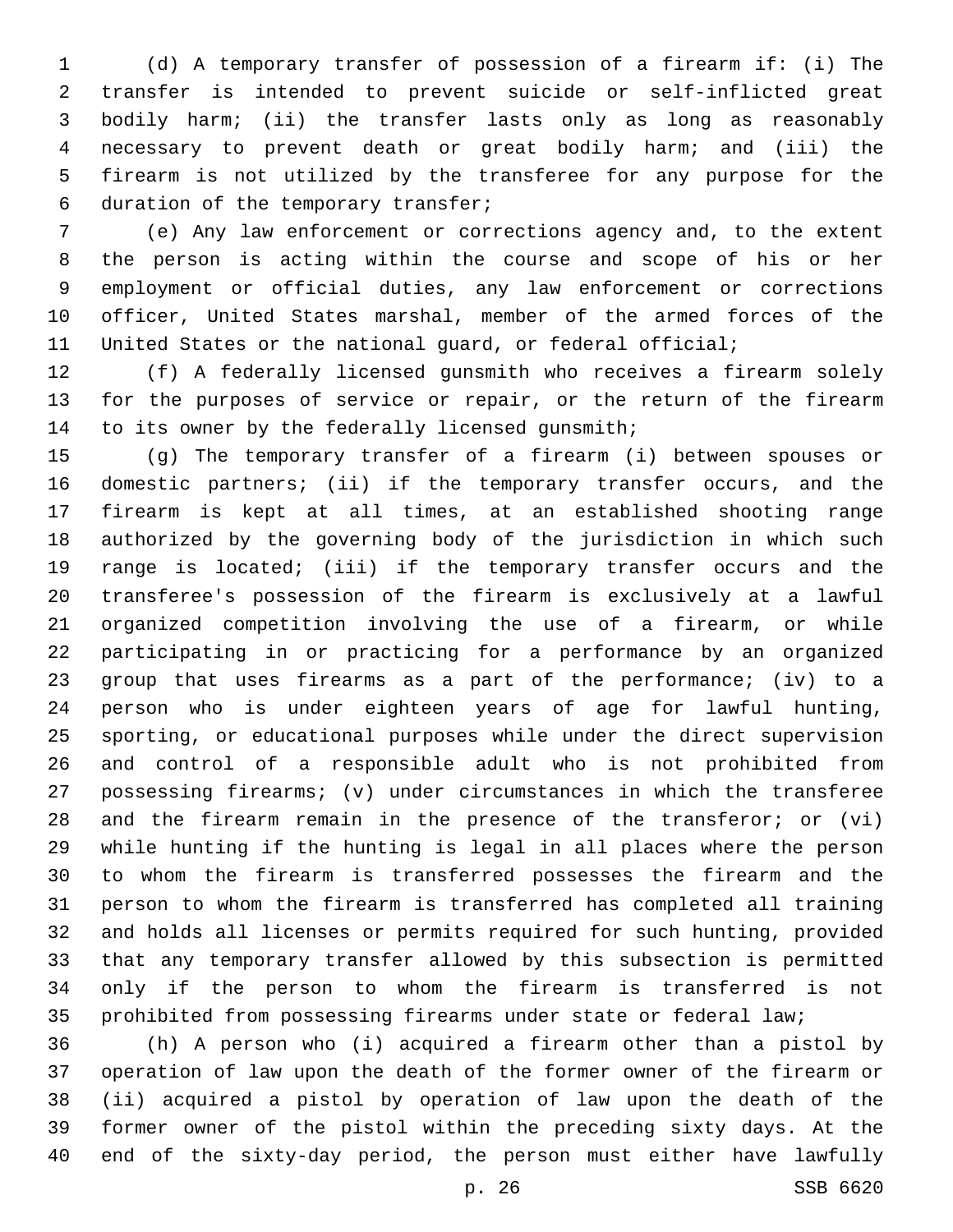transferred the pistol or must have contacted the department of licensing to notify the department that he or she has possession of the pistol and intends to retain possession of the pistol, in compliance with all federal and state laws; or4

 (i) A sale or transfer when the purchaser or transferee is a licensed collector and the firearm being sold or transferred is a 7 curio or relic.

 **Sec. 21.** RCW 9.41.124 and 2015 c 1 s 7 are each amended to read 9 as follows:

 Residents of a state other than Washington may purchase rifles and shotguns, except those firearms defined as semiautomatic rifles, in Washington: PROVIDED, That such residents conform to the applicable provisions of the federal Gun Control Act of 1968, Title IV, Pub. L. 90-351 as administered by the United States secretary of the treasury: AND PROVIDED FURTHER, That such residents are eligible to purchase or possess such weapons in Washington and in the state in which such persons reside: AND PROVIDED FURTHER, That such residents are subject to the procedures and background checks required by this 19 chapter.

 **Sec. 22.** RCW 9.41.240 and 1994 sp.s. c 7 s 423 are each amended 21 to read as follows:

 (1) A person under twenty-one years of age may not purchase a pistol pursuant to Title 18 U.S.C. Sec. 922(b)(1) or a semiautomatic rifle pursuant to RCW 9.41.113.

 (2) Unless an exception under RCW 9.41.042, 9.41.050, or 9.41.060 applies, a person at least eighteen years of age, but less than twenty-one years of age, may possess a pistol only:

28  $((+1+))$  (a) In the person's place of abode;

29  $((+2+))$  (b) At the person's fixed place of business; or

30  $((+3))$   $(c)$  On real property under his or her control.

 (3) Nothing in this section or RCW 9.41.113(4) prohibits a person at least eighteen years of age, but less than twenty-one years of age, from possessing a semiautomatic rifle as otherwise authorized by law.

 NEW SECTION. **Sec. 23.** A new section is added to chapter 36.28A 36 RCW to read as follows: